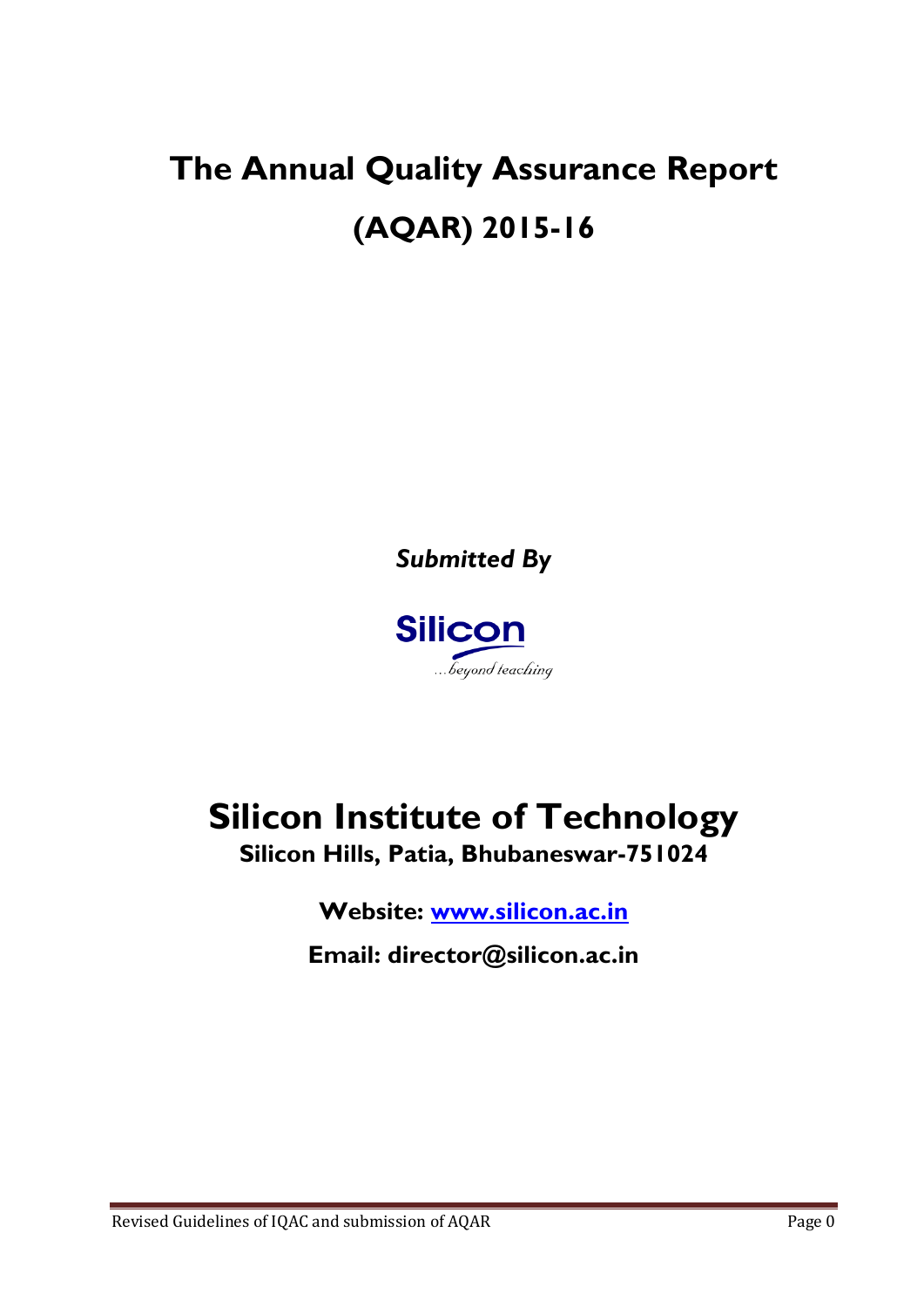### **The Annual Quality Assurance Report (AQAR) of the IQAC**

All NAAC accredited institutions will submit an annual self-reviewed progress report to NAAC, through its IQAC. The report is to detail the tangible results achieved in key areas, specifically identified by the institutional IQAC at the beginning of the academic year. The AQAR will detail the results of the perspective plan worked out by the IQAC. *(Note: The AQAR period would be the Academic Year. For example, July 1, 2012 to June 30, 2013)*

Part – A

| AQAR for the year (for example 2013-14) | 2015-16                         |  |  |  |  |  |  |  |
|-----------------------------------------|---------------------------------|--|--|--|--|--|--|--|
| <b>I. Details of the Institution</b>    |                                 |  |  |  |  |  |  |  |
| 1.1 Name of the Institution             | Silicon Institute Of Technology |  |  |  |  |  |  |  |
| 1.2 Address Line 1                      | <b>Silicon Hills</b>            |  |  |  |  |  |  |  |
| <b>Address Line 2</b>                   | Patia                           |  |  |  |  |  |  |  |
| City/Town                               | Bhubaneswar                     |  |  |  |  |  |  |  |
| <b>State</b>                            | Odisha                          |  |  |  |  |  |  |  |
| Pin Code                                | 751024                          |  |  |  |  |  |  |  |
| Institution e-mail address              | director@silicon.ac.in          |  |  |  |  |  |  |  |
| <b>Contact Nos.</b>                     | 9337360061                      |  |  |  |  |  |  |  |
| Name of the Head of the Institution:    | Dr. Rabindra Kumar Patnaik      |  |  |  |  |  |  |  |
| Tel. No. with STD Code:                 | 9937289499                      |  |  |  |  |  |  |  |
| Mobile:                                 | 9437023327                      |  |  |  |  |  |  |  |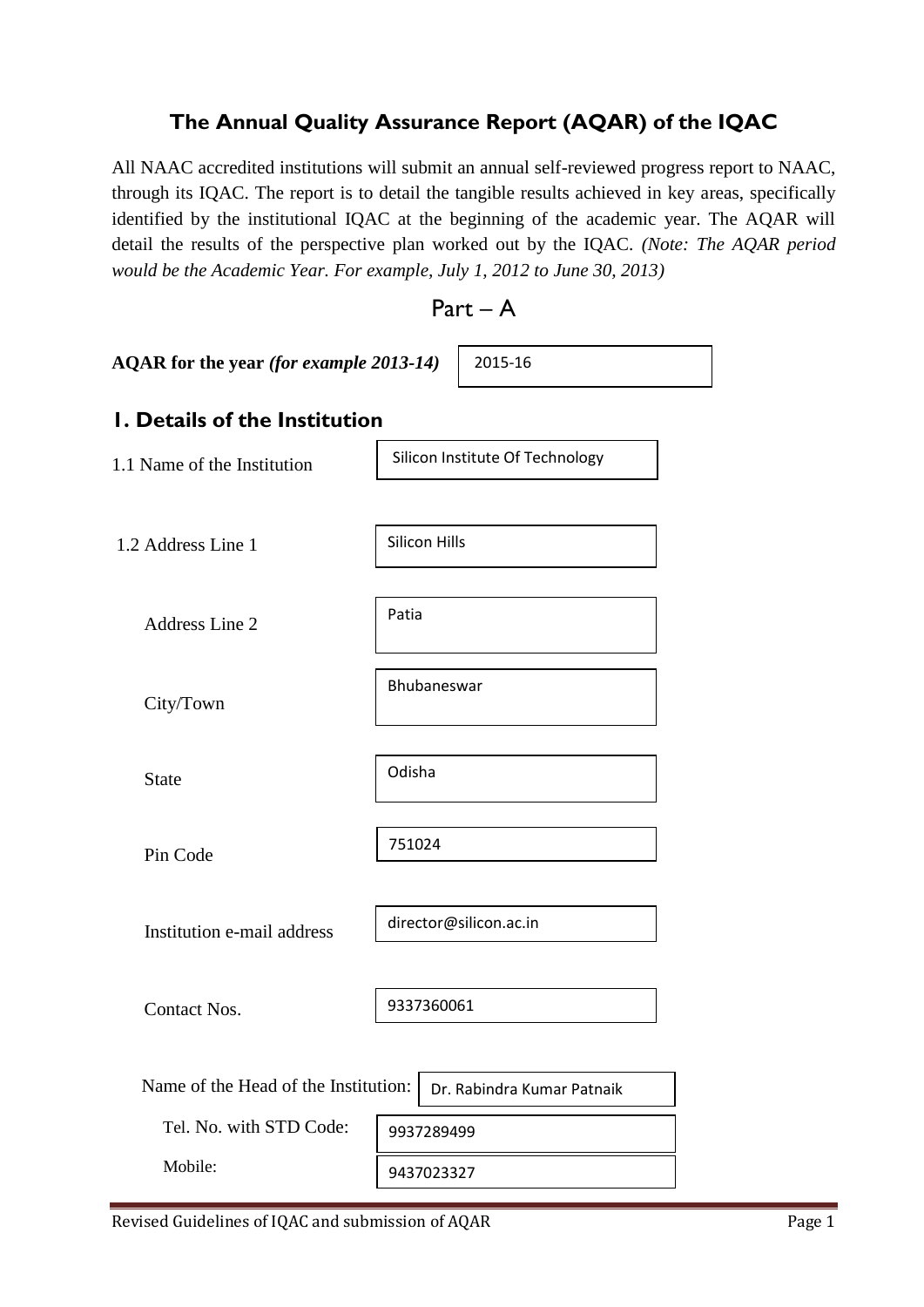|                      |                | Name of the IQAC Co-ordinator:                                                                                                                                                                     |       |                      | Dr. Siba Sankar Nayak                                                                       |                    |  |
|----------------------|----------------|----------------------------------------------------------------------------------------------------------------------------------------------------------------------------------------------------|-------|----------------------|---------------------------------------------------------------------------------------------|--------------------|--|
| Mobile:              |                |                                                                                                                                                                                                    |       | 9861930033           |                                                                                             |                    |  |
| IQAC e-mail address: |                |                                                                                                                                                                                                    |       | snayak@silicon.ac.in |                                                                                             |                    |  |
|                      |                | 1.3 NAAC Track ID (For ex. MHCOGN 18879)<br><b>OR</b>                                                                                                                                              |       |                      | <b>ORCOGN 14398</b>                                                                         |                    |  |
|                      |                | 1.4 NAAC Executive Committee No. & Date:<br>(For Example EC/32/A&A/143 dated 3-5-2004.<br>This EC no. is available in the right corner- bottom<br>of your institution's Accreditation Certificate) |       |                      |                                                                                             |                    |  |
| 1.5 Website address: |                |                                                                                                                                                                                                    |       | Silicon.ac.in        |                                                                                             |                    |  |
|                      |                | Web-link of the AQAR:                                                                                                                                                                              |       |                      | www.silicon.ac.in/AQAR2015-16<br>For ex. http://www.ladykeanecollege.edu.in/AQAR2012-13.doc |                    |  |
|                      |                | 1.6 Accreditation Details                                                                                                                                                                          |       |                      |                                                                                             |                    |  |
|                      | Sl. No.        | Cycle                                                                                                                                                                                              | Grade | <b>CGPA</b>          | Year of<br>Accreditation                                                                    | Validity<br>Period |  |
|                      | $\mathbf{1}$   | $1st$ Cycle                                                                                                                                                                                        | A     | 3.04                 | 2014                                                                                        | 5 YEARS            |  |
|                      | $\overline{2}$ | $2nd$ Cycle                                                                                                                                                                                        |       |                      |                                                                                             |                    |  |
|                      | 3              | $3rd$ Cycle                                                                                                                                                                                        |       |                      |                                                                                             |                    |  |

٦

 $\overline{1}$ 

1.7 Date of Establishment of IQAC : DD/MM/YYYY

4  $\downarrow$  4<sup>th</sup> Cycle

27/01/2012

1.8 Details of the previous year's AQAR submitted to NAAC after the latest Assessment and Accreditation by NAAC (*(for example AQAR 2010-11submitted to NAAC on 12-10-2011)*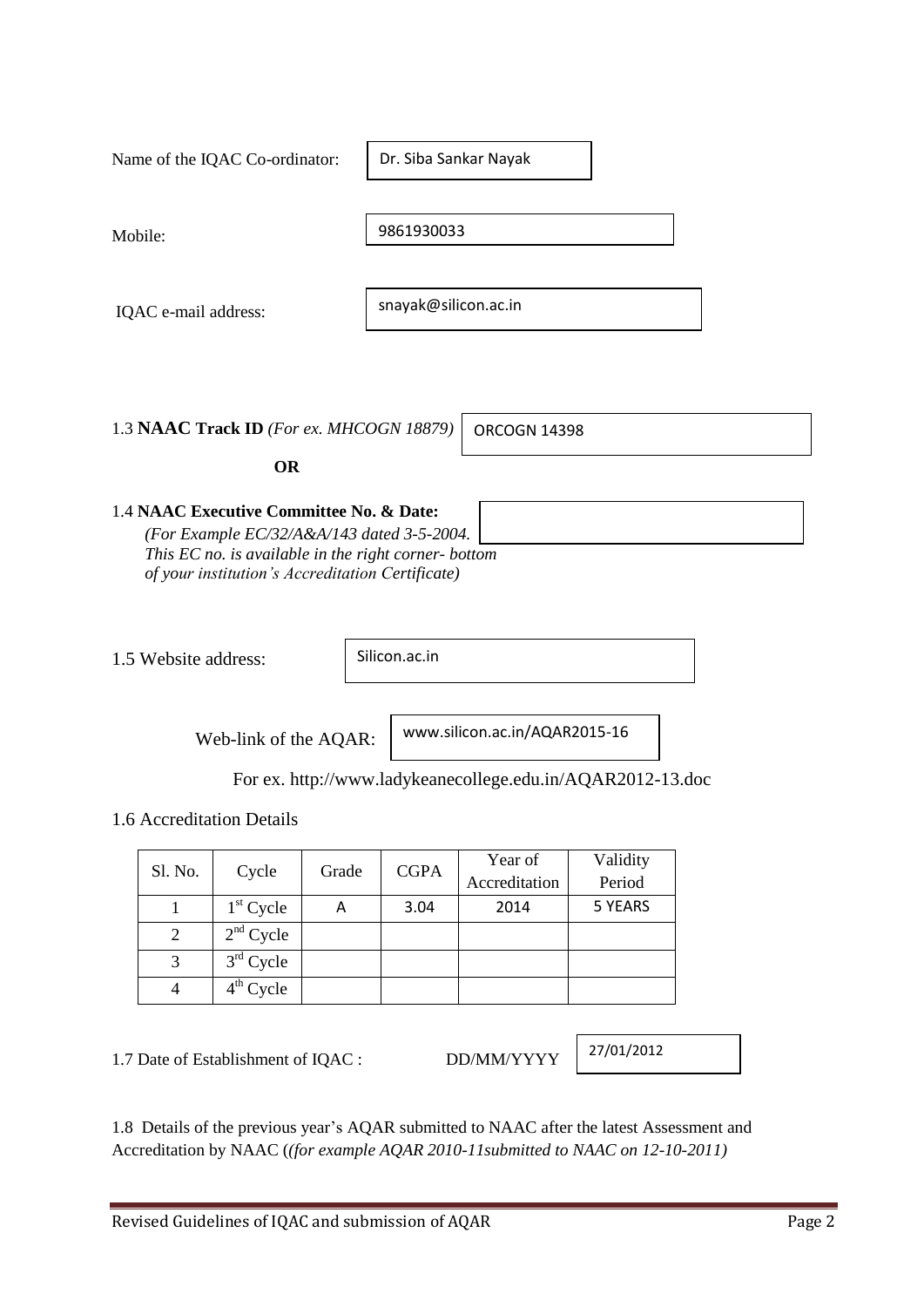| i. AQAR 2012-13 submitted to NAACon 7/10/2013<br>(DD/MM/YYYY)4                                                                                                                                                                                                                                                                                                                                                                                                                                 |
|------------------------------------------------------------------------------------------------------------------------------------------------------------------------------------------------------------------------------------------------------------------------------------------------------------------------------------------------------------------------------------------------------------------------------------------------------------------------------------------------|
| ii.                                                                                                                                                                                                                                                                                                                                                                                                                                                                                            |
| $\begin{CD}$ (DD/MM/YYYY)<br>iii.                                                                                                                                                                                                                                                                                                                                                                                                                                                              |
| $\sqrt{\text{DD/MM/YYYY}}$                                                                                                                                                                                                                                                                                                                                                                                                                                                                     |
| $\begin{tabular}{c} AQAR \end{tabular} \begin{tabular}{c} \multicolumn{2}{c}{} \multicolumn{2}{c}{} \multicolumn{2}{c}{} \multicolumn{2}{c}{} \multicolumn{2}{c}{} \multicolumn{2}{c}{} \multicolumn{2}{c}{} \multicolumn{2}{c}{} \multicolumn{2}{c}{} \multicolumn{2}{c}{} \multicolumn{2}{c}{} \multicolumn{2}{c}{} \multicolumn{2}{c}{} \multicolumn{2}{c}{} \multicolumn{2}{c}{} \multicolumn{2}{c}{} \multicolumn{2}{c}{} \multicolumn{2}{c}{} \multicolumn{2}{c}{} \multicolumn{$<br>iv. |
| 1.9 Institutional Status                                                                                                                                                                                                                                                                                                                                                                                                                                                                       |
| Central<br>Deemed<br>Private<br>University<br><b>State</b>                                                                                                                                                                                                                                                                                                                                                                                                                                     |
| <b>Affiliated College</b><br>N <sub>0</sub><br>Yes<br>v                                                                                                                                                                                                                                                                                                                                                                                                                                        |
| <b>Constituent College</b><br>Yes<br>N <sub>0</sub>                                                                                                                                                                                                                                                                                                                                                                                                                                            |
| Autonomous college of UGC<br>Yes<br>N <sub>0</sub>                                                                                                                                                                                                                                                                                                                                                                                                                                             |
| Regulatory Agency approved Institution<br>N <sub>o</sub><br>Yes<br>ν                                                                                                                                                                                                                                                                                                                                                                                                                           |
| (eg. AICTE, BCI, MCI, PCI, NCI)                                                                                                                                                                                                                                                                                                                                                                                                                                                                |
| Women<br>Type of Institution<br>Co-education<br>Men<br>V                                                                                                                                                                                                                                                                                                                                                                                                                                       |
| Urban<br>Rural<br>Tribal<br>v.                                                                                                                                                                                                                                                                                                                                                                                                                                                                 |
| $\sqrt{\phantom{a}}$ UGC 12B<br>Grant-in-aid<br>UGC 2(f)<br><b>Financial Status</b>                                                                                                                                                                                                                                                                                                                                                                                                            |
| Totally Self-financing<br>$\mathbf{L}$<br>Grant-in-aid + Self Financing<br>v                                                                                                                                                                                                                                                                                                                                                                                                                   |
| 1.10 Type of Faculty/Programme                                                                                                                                                                                                                                                                                                                                                                                                                                                                 |
| PEI (Phys Edu)<br>Commerce  <br>Arts<br>Science<br>Law                                                                                                                                                                                                                                                                                                                                                                                                                                         |
| $TEI$ (Edu) $\vert$<br>Engineering<br><b>Health Science</b><br>Management<br>v                                                                                                                                                                                                                                                                                                                                                                                                                 |
| Others (Specify)                                                                                                                                                                                                                                                                                                                                                                                                                                                                               |
|                                                                                                                                                                                                                                                                                                                                                                                                                                                                                                |
| Biju Patnaik University Of<br>1.11 Name of the Affiliating University (for the Colleges)<br>Technology, Rourkela, Odisha                                                                                                                                                                                                                                                                                                                                                                       |

 $\overline{\phantom{a}}$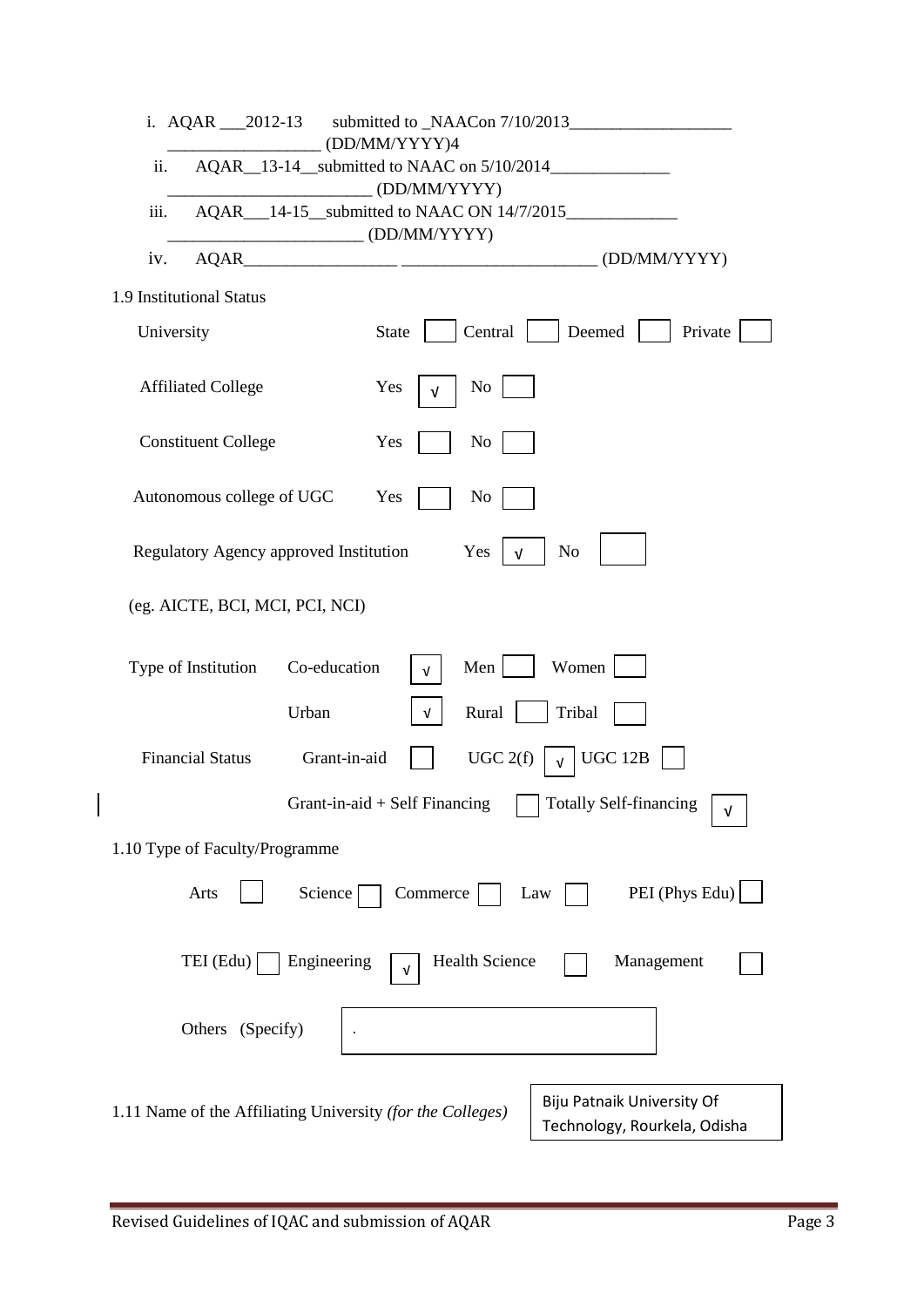#### 1.12 Special status conferred by Central/ State Government-- UGC/CSIR/DST/DBT/ICMR etc

| Autonomy by State/Central Govt. / University                      | <b>NO</b>    |                     |           |
|-------------------------------------------------------------------|--------------|---------------------|-----------|
| University with Potential for Excellence                          | <b>NO</b>    | <b>UGC-CPE</b>      | <b>NO</b> |
| <b>DST Star Scheme</b>                                            | <b>NO</b>    | <b>UGC-CE</b>       | <b>NO</b> |
| <b>UGC-Special Assistance Programme</b>                           | <b>NO</b>    | <b>DST-FIST</b>     | <b>NO</b> |
| UGC-Innovative PG programmes                                      | <b>NO</b>    | Any other (Specify) | <b>NO</b> |
| <b>UGC-COP Programmes</b><br>2. IQAC Composition and Activities   | <b>NO</b>    |                     |           |
|                                                                   |              |                     |           |
| 2.1 No. of Teachers                                               | 8            |                     |           |
| 2.2 No. of Administrative/Technical staff                         | 1            |                     |           |
| 2.3 No. of students                                               | $\mathbf{1}$ |                     |           |
| 2.4 No. of Management representatives                             | 3            |                     |           |
| 2.5 No. of Alumni                                                 | $\mathbf{1}$ |                     |           |
| 2.6 No. of any other stakeholder and<br>Community representatives | $\mathbf{1}$ |                     |           |
| 2.7 No. of Employers/ Industrialists                              | $\mathbf{1}$ |                     |           |
|                                                                   |              |                     |           |

2.8 No. of other External Experts

2.9 Total No. of members

2.10 No. of IQAC meetings held 02 per year

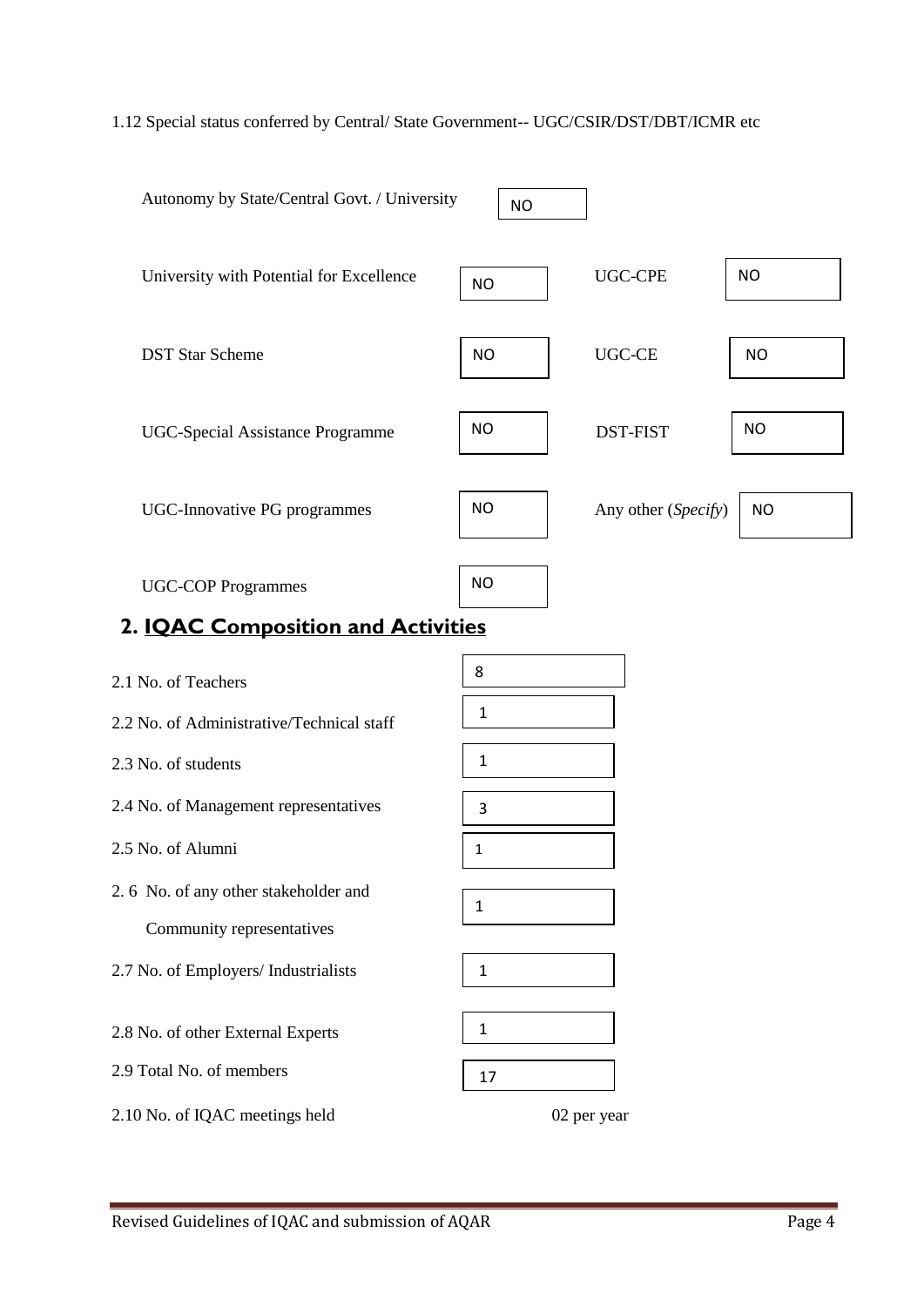| No.<br>Faculty<br>2.11 No. of meetings with various stakeholders:<br>14                                                       |
|-------------------------------------------------------------------------------------------------------------------------------|
| Alumni<br><b>Non-Teaching Staff Students</b><br>Others<br>1<br>14<br>02                                                       |
| N <sub>o</sub><br>2.12 Has IQAC received any funding from UGC during the year?<br>Yes<br>If yes, mention the amount           |
| 2.13 Seminars and Conferences (only quality related)                                                                          |
| (i) No. of Seminars/Conferences/Workshops/Symposia organized by the IQAC                                                      |
| Total Nos.<br>International<br>National<br><b>Institution Level</b><br><b>State</b><br>5                                      |
| (ii) Themes<br><b>Technical Communication</b>                                                                                 |
| 2.14 Significant Activities and contributions made by IQAC                                                                    |
| Standard guidelines for teachers to prepare lesson plans,<br>model question & answers & course handouts with prog. objectives |

### 2.15 Plan of Action by IQAC/Outcome

 The plan of action chalked out by the IQAC in the beginning of the year towards quality enhancement and the outcome achieved by the end of the year \*

| Plan of Action            | Achievements                   |
|---------------------------|--------------------------------|
| Effective student centric | Improvement in various quality |
| learning                  | parameters.                    |

 *\* Attach the Academic Calendar of the year as Annexure.*

| Yes<br>2.15 Whether the AQAR was placed in statutory body<br>No                                                                                                                |
|--------------------------------------------------------------------------------------------------------------------------------------------------------------------------------|
| Syndicate<br>Any other body<br>Management $\vert \sqrt{ } \vert$                                                                                                               |
| Provide the details of the action taken                                                                                                                                        |
| Functioning of IQAC cell,<br>$\bullet$<br>Go for NBA accreditation,<br>$\bullet$<br>Quality enrichment courses by visiting faculty & industry.<br>٠<br>Soft skill courses<br>٠ |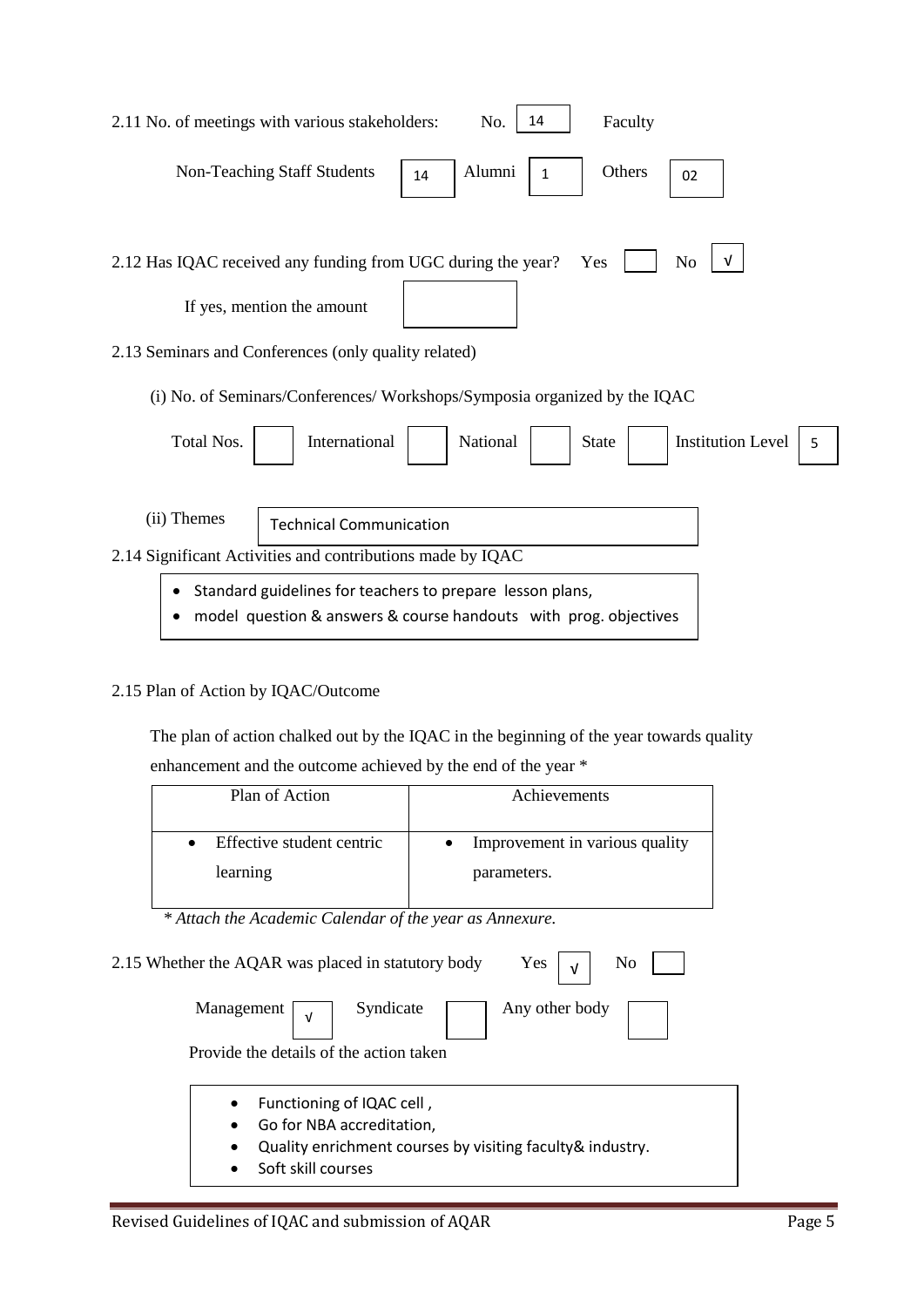### **Criterion – I**

### **1. Curricular Aspects**

| 1.1 Details about Academic Programmes |  |
|---------------------------------------|--|
|---------------------------------------|--|

| Level of the<br>Programme | Number of<br>existing<br>Programmes | Number of<br>programmes added<br>during the year | Number of<br>self-financing<br>programmes | Number of value<br>added / Career<br>Oriented<br>programmes |
|---------------------------|-------------------------------------|--------------------------------------------------|-------------------------------------------|-------------------------------------------------------------|
| PhD                       |                                     |                                                  |                                           |                                                             |
| PG                        | 04                                  | $\Omega$                                         | 04                                        |                                                             |
| <b>UG</b>                 | 05                                  | $\Omega$                                         | 05                                        |                                                             |
| PG Diploma                |                                     |                                                  |                                           |                                                             |
| <b>Advanced Diploma</b>   |                                     |                                                  |                                           |                                                             |
| Diploma                   |                                     |                                                  |                                           |                                                             |
| Certificate               |                                     |                                                  |                                           |                                                             |
| Others                    |                                     |                                                  |                                           |                                                             |
| <b>Total</b>              | 09                                  | $\Omega$                                         | 09                                        |                                                             |
| Interdisciplinary         |                                     |                                                  |                                           |                                                             |
| Innovative                |                                     |                                                  |                                           |                                                             |

#### 1.2 (i) Flexibility of the Curriculum: CBCS/Core/Elective option / Open options (ii) Pattern of programmes:

| Pattern   | Number of programmes |
|-----------|----------------------|
| Semester  | 09                   |
| Trimester |                      |
| Annual    |                      |

| 1.3 Feedback from stakeholders*<br>(On all aspects) | Alumni |   | Parents | Employers $\sqrt{}$            | Students |  |
|-----------------------------------------------------|--------|---|---------|--------------------------------|----------|--|
| Mode of feedback                                    | Online | V | Manual  | Co-operating schools (for PEI) |          |  |

*\*Please provide an analysis of the feedback in the Annexure*

1.4 Whether there is any revision/update of regulation or syllabi, if yes, mention their salient aspects.

- Any change/revision done by university in every three years
- Choice based credit system introduced
- Choice for Honours and minor subjects introduced
- Skill development courses in second year
- Full Industrial tour with course work in the  $8^{th}$  semester

1.5 Any new Department/Centre introduced during the year. If yes, give details.

No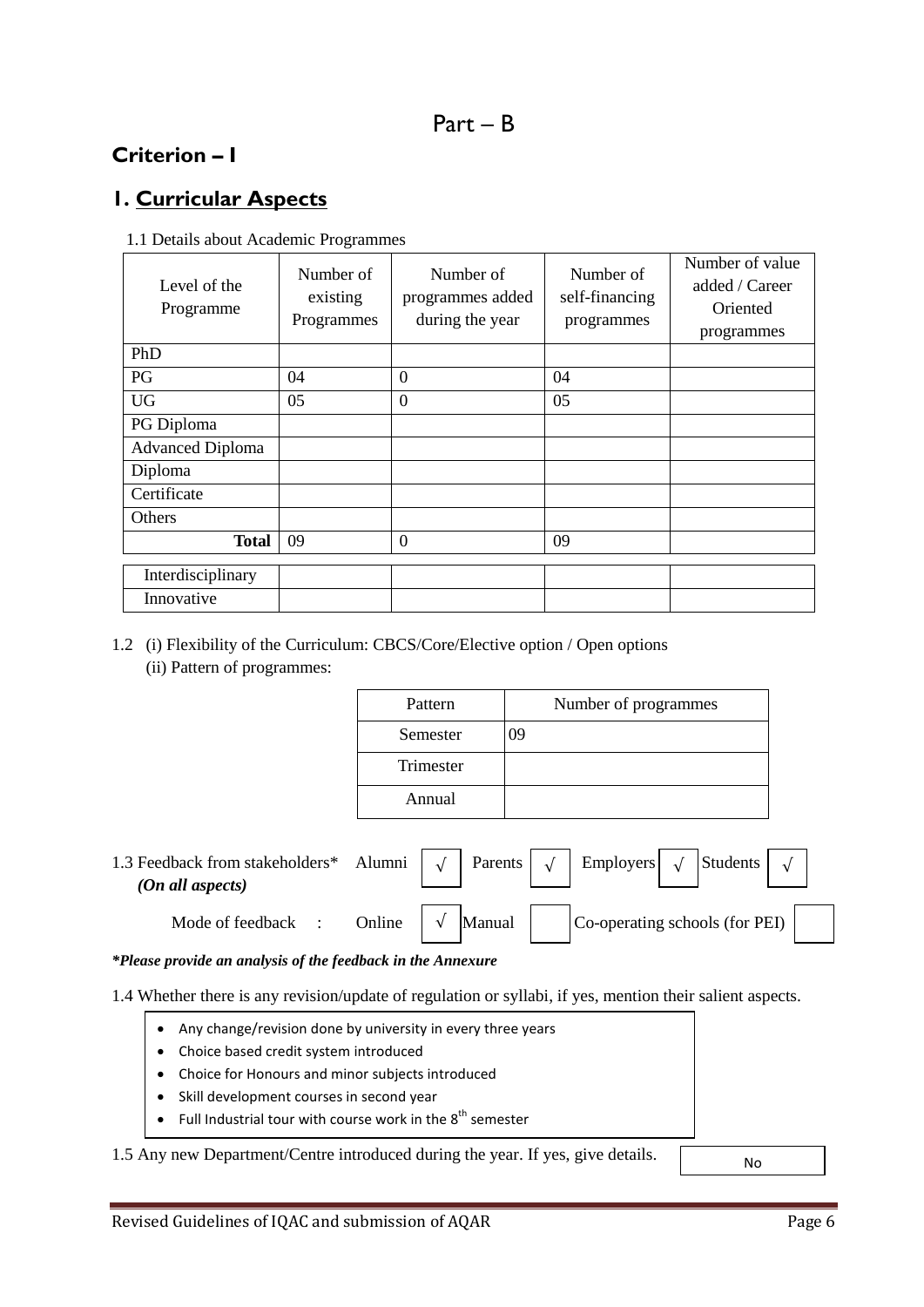### **Criterion – II**

### **2. Teaching, Learning and Evaluation**

| 2.1 Total No. of  | Total | Asst. Professors | Associate Professors   Professors | <b>Others</b> |
|-------------------|-------|------------------|-----------------------------------|---------------|
| permanent faculty | 166   | 129              |                                   |               |
| 11                |       |                  |                                   |               |

30

2.2 No. of permanent faculty with Ph.D.

| 2.3 No. of Faculty Positions<br>Recruited $(R)$ and Vacant $(V)$<br>during the year | Asst.<br>Professors |  |    | Associate<br>Professors<br>Professors |  | Others |  | Total |     |  |
|-------------------------------------------------------------------------------------|---------------------|--|----|---------------------------------------|--|--------|--|-------|-----|--|
|                                                                                     | D                   |  | R  |                                       |  |        |  |       |     |  |
|                                                                                     | 129                 |  | 30 |                                       |  |        |  |       | 166 |  |

2.4 No. of Guest and Visiting faculty and Temporary faculty

2.5 Faculty participation in conferences and symposia:

| No. of Faculty          | International level | National level | State level |
|-------------------------|---------------------|----------------|-------------|
| Attended                |                     | 146            |             |
| Presented papers        | 06                  |                |             |
| <b>Resource Persons</b> |                     |                |             |

2.6 Innovative processes adopted by the institution in Teaching and Learning:

- Non –negotiable academic calendar,
- student centric learning methods followed,
- faculty advisory system in place
- 2.7 Total No. of actual teaching days during this academic year
- 2.8 Examination/ Evaluation Reforms initiated by the Institution (for example: Open Book Examination, Bar Coding, Double Valuation, Photocopy, Online Multiple Choice Questions)
- Conduction, evaluation,
- result in time & through erp
- 2.9 No. of faculty members involved in curriculum restructuring/revision/syllabus development as member of Board of Study/Faculty/Curriculum Development workshop 10

178

- 2.10 Average percentage of attendance of students
- 80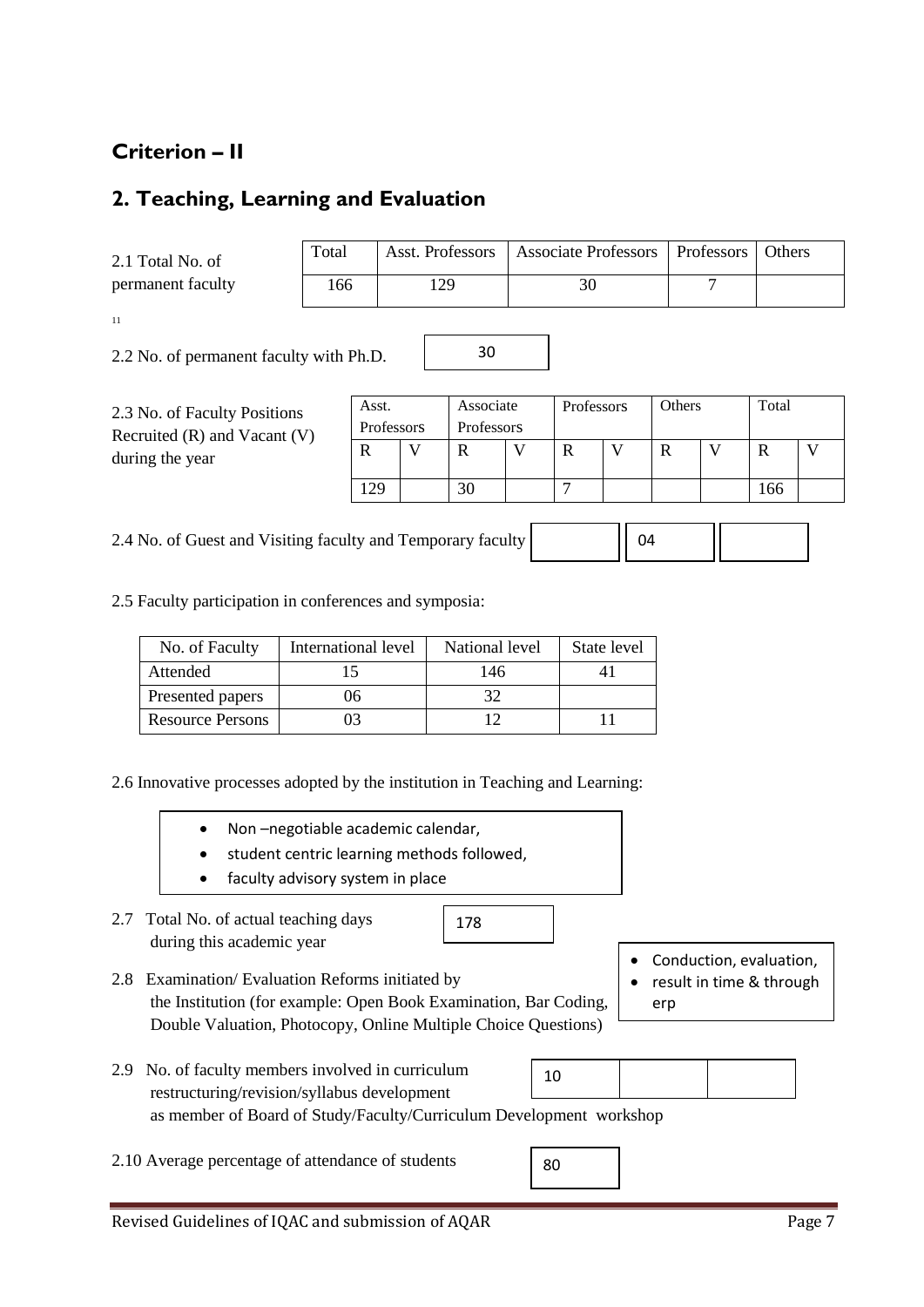#### 2.11 Course/Programme wise

distribution of pass percentage :

| Title of the<br>Programme | Total no. of<br>students |               | Division |     |         |        |  |  |
|---------------------------|--------------------------|---------------|----------|-----|---------|--------|--|--|
|                           | appeared                 | Distinction % | $I\%$    | II% | $III$ % | Pass % |  |  |
| <b>AEI</b>                | 68                       | 21            | 33       |     |         | 80     |  |  |
| <b>CSE</b>                | 143                      | 52            | 53       | ∍   |         | 75     |  |  |
| <b>EEE</b>                | 139                      | 56            | 58       |     |         | 83     |  |  |
| <b>ECE</b>                | 203                      | 84            | 75       |     |         | 79     |  |  |
| IT                        | 57                       | 16            | 38       |     |         | 94     |  |  |
| <b>MCA</b>                | 55                       | 31            | 22       |     |         | 96     |  |  |

2.12 How does IQAC Contribute/Monitor/Evaluate the Teaching & Learning processes :

- Career counselling,
- regular action taker report on feedback ,
- more innovative ideas in teaching& learning process

2.13 Initiatives undertaken towards faculty development

| <b>Faculty / Staff Development Programmes</b>  | Number of faculty<br>benefitted |
|------------------------------------------------|---------------------------------|
| Refresher courses                              |                                 |
| UGC – Faculty Improvement Programme            |                                 |
| <b>HRD</b> programmes                          | 34                              |
| Orientation programmes                         | 29                              |
| Faculty exchange programme                     | 0 <sub>5</sub>                  |
| Staff training conducted by the university     | 27                              |
| Staff training conducted by other institutions | 0 <sub>5</sub>                  |
| Summer / Winter schools, Workshops, etc.       | 67                              |
| Others                                         |                                 |

#### 2.14 Details of Administrative and Technical staff

| Category                    | Number of<br>Permanent<br><b>Employees</b> | Number of<br>Vacant<br><b>Positions</b> | Number of<br>permanent<br>positions filled<br>during the Year | Number of<br>positions filled<br>temporarily |
|-----------------------------|--------------------------------------------|-----------------------------------------|---------------------------------------------------------------|----------------------------------------------|
| <b>Administrative Staff</b> | 191                                        |                                         |                                                               |                                              |
| <b>Technical Staff</b>      | 44                                         |                                         |                                                               |                                              |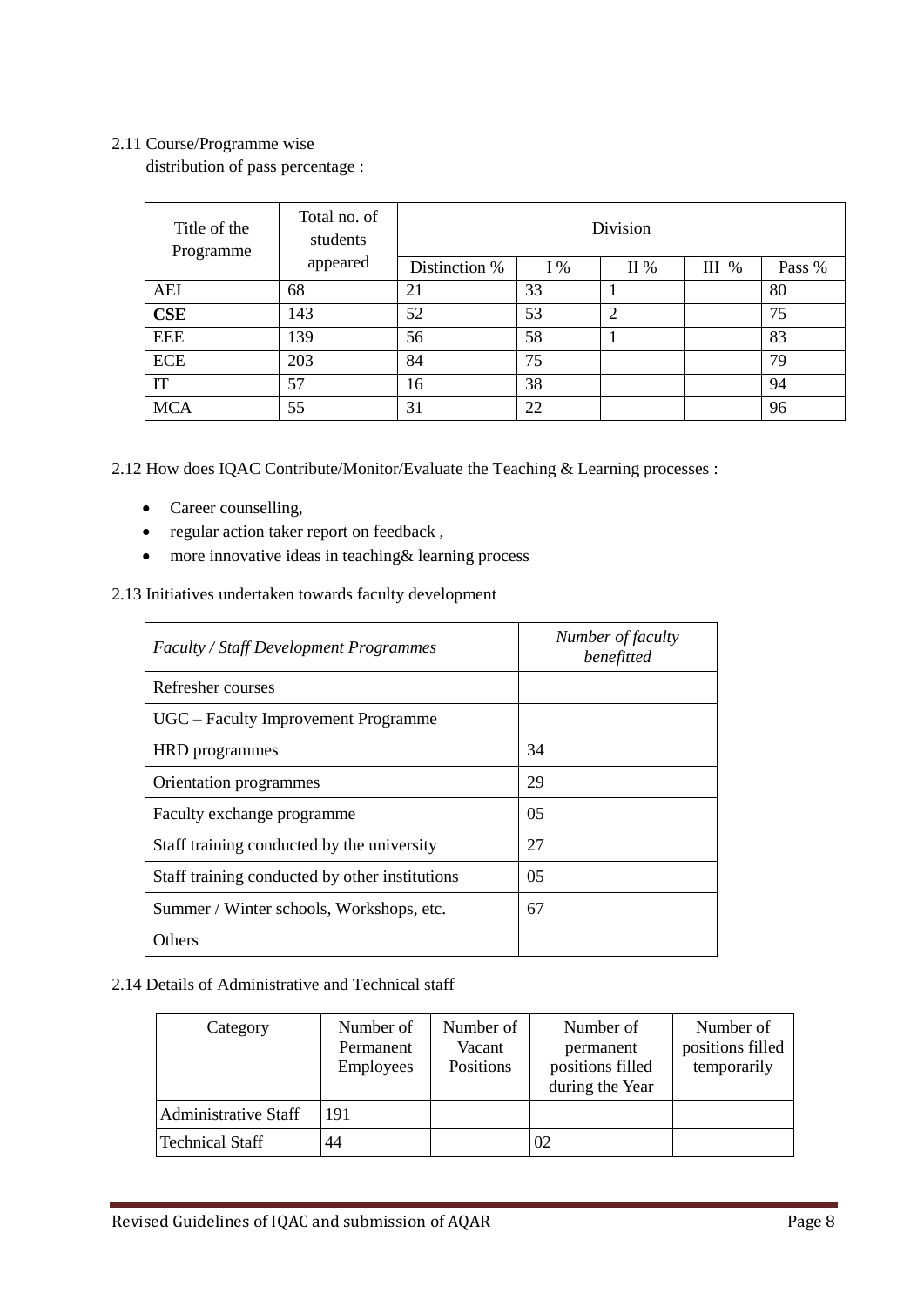### **Criterion – III**

### **3. Research, Consultancy and Extension**

3.1 Initiatives of the IQAC in Sensitizing/Promoting Research Climate in the institution

- Establishment of SRPS,
- Incentive for paper publication,
- $\bullet$  research cell,
- research allowance

#### 3.2 Details regarding major projects

|                     | Completed | <b>Ongoing</b> | Sanctioned | Submitted |
|---------------------|-----------|----------------|------------|-----------|
| Number              |           |                |            |           |
| Outlay in Rs. Lakhs |           |                |            |           |

#### 3.3 Details regarding minor projects

|                            | Completed | Ongoing | Sanctioned | Submitted |
|----------------------------|-----------|---------|------------|-----------|
| Number                     |           |         |            |           |
| <b>Outlay in Rs. Lakhs</b> |           |         |            |           |

#### 3.4 Details on research publications

|                          | International | National | Others |
|--------------------------|---------------|----------|--------|
| Peer Review Journals     | 03            |          |        |
| Non-Peer Review Journals | 06            | 38       |        |
| e-Journals               | 03            |          |        |
| Conference proceedings   | 03            |          |        |

3.5 Details on Impact factor of publications:

| Range | Average | h-index | in SCOPUS<br>Nos. |  |
|-------|---------|---------|-------------------|--|
|-------|---------|---------|-------------------|--|

3.6 Research funds sanctioned and received from various funding agencies, industry and other organisations

| Nature of the Project                                                   | Duration<br>Year | Name of the<br>funding Agency | Total grant<br>sanctioned | Received  |
|-------------------------------------------------------------------------|------------------|-------------------------------|---------------------------|-----------|
| Major projects                                                          |                  |                               |                           |           |
| <b>Minor Projects</b>                                                   | $15 - 16$        | <b>DST</b>                    | 3,50,000                  | 3,50,000  |
| <b>Interdisciplinary Projects</b>                                       |                  |                               |                           |           |
| Industry sponsored                                                      |                  |                               |                           |           |
| Projects sponsored by the<br>University/College                         | $15-16$          | SIT                           | 38,49,000                 | 38,49,000 |
| Students research projects<br>(other than compulsory by the University) |                  |                               |                           |           |
| Any other (Specify)                                                     |                  |                               |                           |           |
| Total                                                                   |                  |                               |                           |           |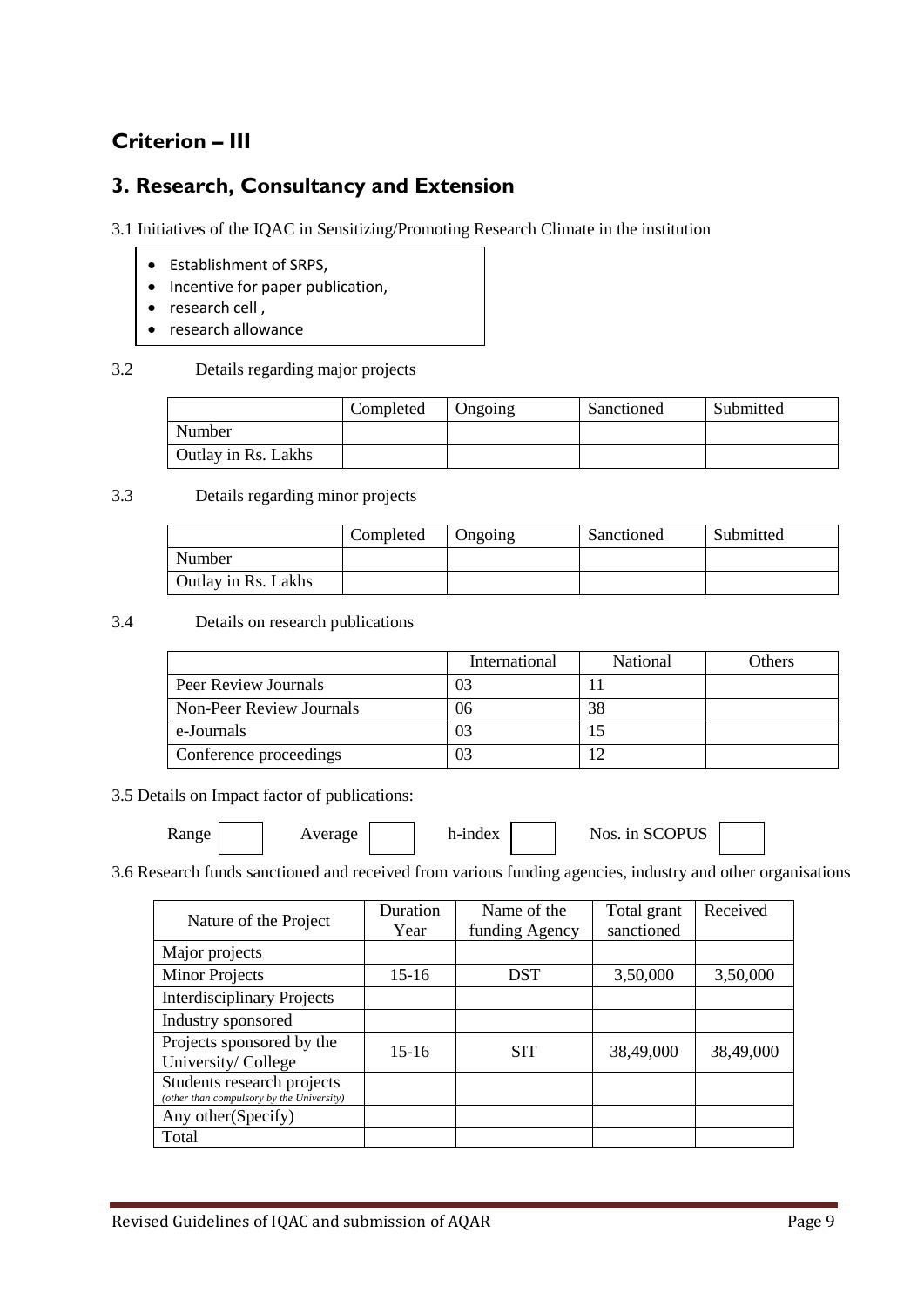| 3.7 No. of books published i) With ISBN No.                                                                         |                       |          |                      |                                       |  | <b>Chapters in Edited Books</b> |                                            |            |         |
|---------------------------------------------------------------------------------------------------------------------|-----------------------|----------|----------------------|---------------------------------------|--|---------------------------------|--------------------------------------------|------------|---------|
| 3.8 No. of University Departments receiving funds from                                                              |                       |          | ii) Without ISBN No. |                                       |  |                                 |                                            |            |         |
|                                                                                                                     | UGC-SAP<br><b>DPE</b> |          |                      | CAS                                   |  |                                 | <b>DST-FIST</b><br><b>DBT</b> Scheme/funds |            |         |
| <b>CPE</b><br>3.9 For colleges<br>Autonomy<br><b>DBT</b> Star Scheme<br><b>INSPIRE</b><br>CE<br>Any Other (specify) |                       |          |                      |                                       |  |                                 |                                            |            |         |
| 3.10 Revenue generated through consultancy<br>380000                                                                |                       |          |                      |                                       |  |                                 |                                            |            |         |
| 3.11 No. of conferences                                                                                             |                       | Level    |                      | International                         |  | National                        | State                                      | University | College |
|                                                                                                                     |                       | Number   |                      | 01                                    |  | 04                              |                                            |            | 05      |
| organized by the Institution                                                                                        |                       |          | Sponsoring           |                                       |  | DST,                            |                                            |            |         |
|                                                                                                                     |                       | agencies |                      | AICTE, OITS                           |  | Institution                     |                                            |            |         |
| 3.12 No. of faculty served as experts, chairpersons or resource persons                                             |                       |          |                      |                                       |  |                                 | 12                                         |            |         |
| 3.13 No. of collaborations                                                                                          |                       |          | International        | 01                                    |  | National                        | 03                                         | Any other  |         |
| 3.14 No. of linkages created during this year                                                                       |                       |          |                      | 01                                    |  |                                 |                                            |            |         |
| 3.15 Total budget for research for current year in lakhs :                                                          |                       |          |                      |                                       |  |                                 |                                            |            |         |
| From funding agency                                                                                                 |                       |          |                      | From Management of University/College |  |                                 |                                            | 38,49,000  |         |
| Total                                                                                                               | 38,49,000             |          |                      |                                       |  |                                 |                                            |            |         |
| 3.16 No. of patents received this year<br>Type of Patent<br>Number                                                  |                       |          |                      |                                       |  |                                 |                                            |            |         |
|                                                                                                                     |                       |          | National             |                                       |  | Applied                         |                                            |            |         |
|                                                                                                                     |                       |          |                      |                                       |  | Granted<br>Applied              |                                            |            |         |
| International<br>Granted                                                                                            |                       |          |                      |                                       |  |                                 |                                            |            |         |

Commercialised Applied

Granted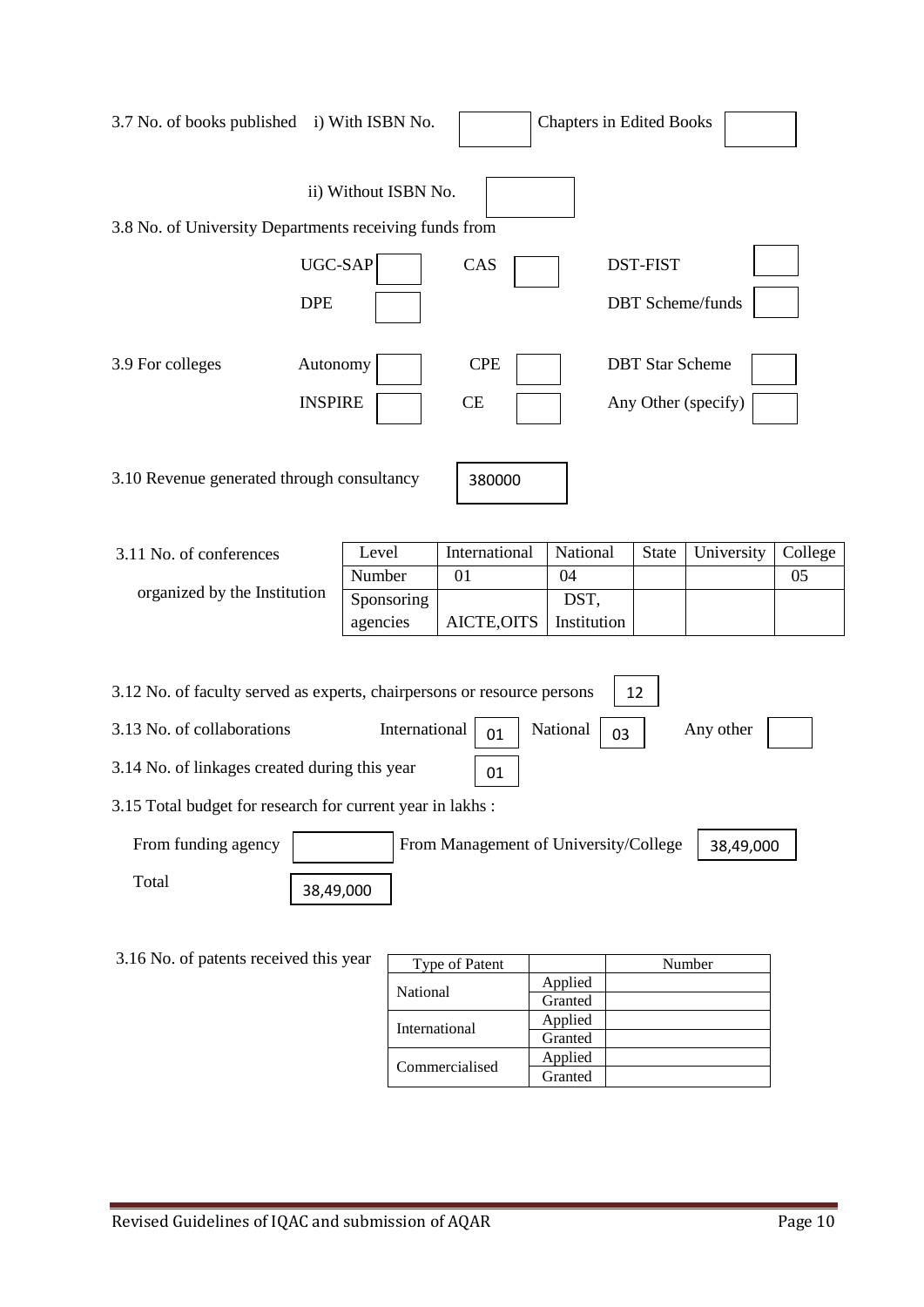#### 3.17 No. of research awards/ recognitions received by faculty and research fellows Of the institute in the year

| Total   International   National   State   University   Dist   College |  |  |  |
|------------------------------------------------------------------------|--|--|--|
|                                                                        |  |  |  |

| 3.18 No. of faculty from the Institution<br>06<br>who are Ph. D. Guides<br>and students registered under them<br>10 |                  |                     |
|---------------------------------------------------------------------------------------------------------------------|------------------|---------------------|
| 3.19 No. of Ph.D. awarded by faculty from the Institution                                                           | 0                |                     |
| 3.20 No. of Research scholars receiving the Fellowships (Newly enrolled + existing ones)                            |                  |                     |
| <b>JRF</b><br><b>SRF</b>                                                                                            | Project Fellows  | Any other           |
| 3.21 No. of students Participated in NSS events:                                                                    |                  |                     |
|                                                                                                                     | University level | State level         |
|                                                                                                                     | National level   | International level |
| 3.22 No. of students participated in NCC events:                                                                    |                  |                     |
|                                                                                                                     | University level | State level         |
|                                                                                                                     | National level   | International level |
| 3.23 No. of Awards won in NSS:                                                                                      |                  |                     |
|                                                                                                                     | University level | State level         |
|                                                                                                                     | National level   | International level |
| 3.24 No. of Awards won in NCC:                                                                                      |                  |                     |
|                                                                                                                     | University level | State level         |
|                                                                                                                     | National level   | International level |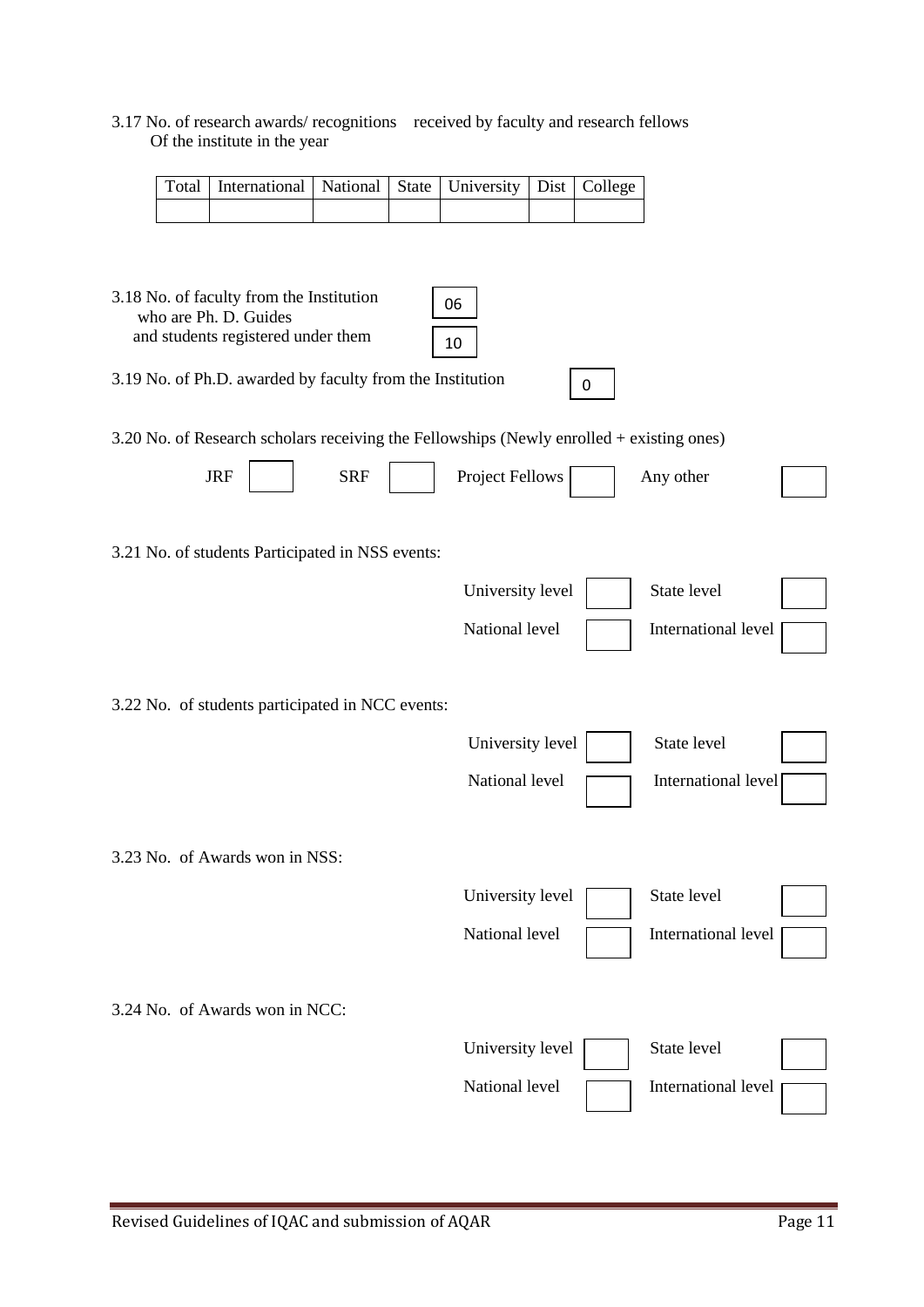3.25 No. of Extension activities organized

| University forum | College forum |           |  |
|------------------|---------------|-----------|--|
|                  | NSS           | Any other |  |

3.26 Major Activities during the year in the sphere of extension activities and Institutional Social Responsibility

- Blood donation camp, Yoga classes for staffs & students
- Green club

### **Criterion – IV**

### **4. Infrastructure and Learning Resources**

4.1 Details of increase in infrastructure facilities:

| Facilities                           | Existing           | Newly created           | Source of | Total    |
|--------------------------------------|--------------------|-------------------------|-----------|----------|
|                                      |                    |                         | Fund      |          |
| Campus area                          | 18.376 acr         |                         |           |          |
| Class rooms                          | 5034.15m           |                         |           |          |
| Laboratories                         | 6026.46m           |                         |           |          |
| <b>Seminar Halls</b>                 |                    |                         |           |          |
| No. of important equipments          | 03 (Photo Copier), | 01 (Photo Copier)       |           | (04, 05, |
| purchased $( \geq 1$ -0 lakh) during | Elevator $(03)$    | Elevator $(03)$         |           | 01)      |
| the current year.                    |                    | <b>Solar Power Unit</b> |           |          |
|                                      |                    | (01)                    |           |          |
| Value of the equipment               |                    |                         |           |          |
| purchased during the year (Rs.       |                    |                         |           |          |
| in Lakhs)                            |                    |                         |           |          |
| Others                               |                    |                         |           |          |
|                                      |                    |                         |           |          |

#### 4.2 Computerization of administration and library

- ERP system fully operational in administration, library including attendance,
- issue & deposit of books, digital library with all facilities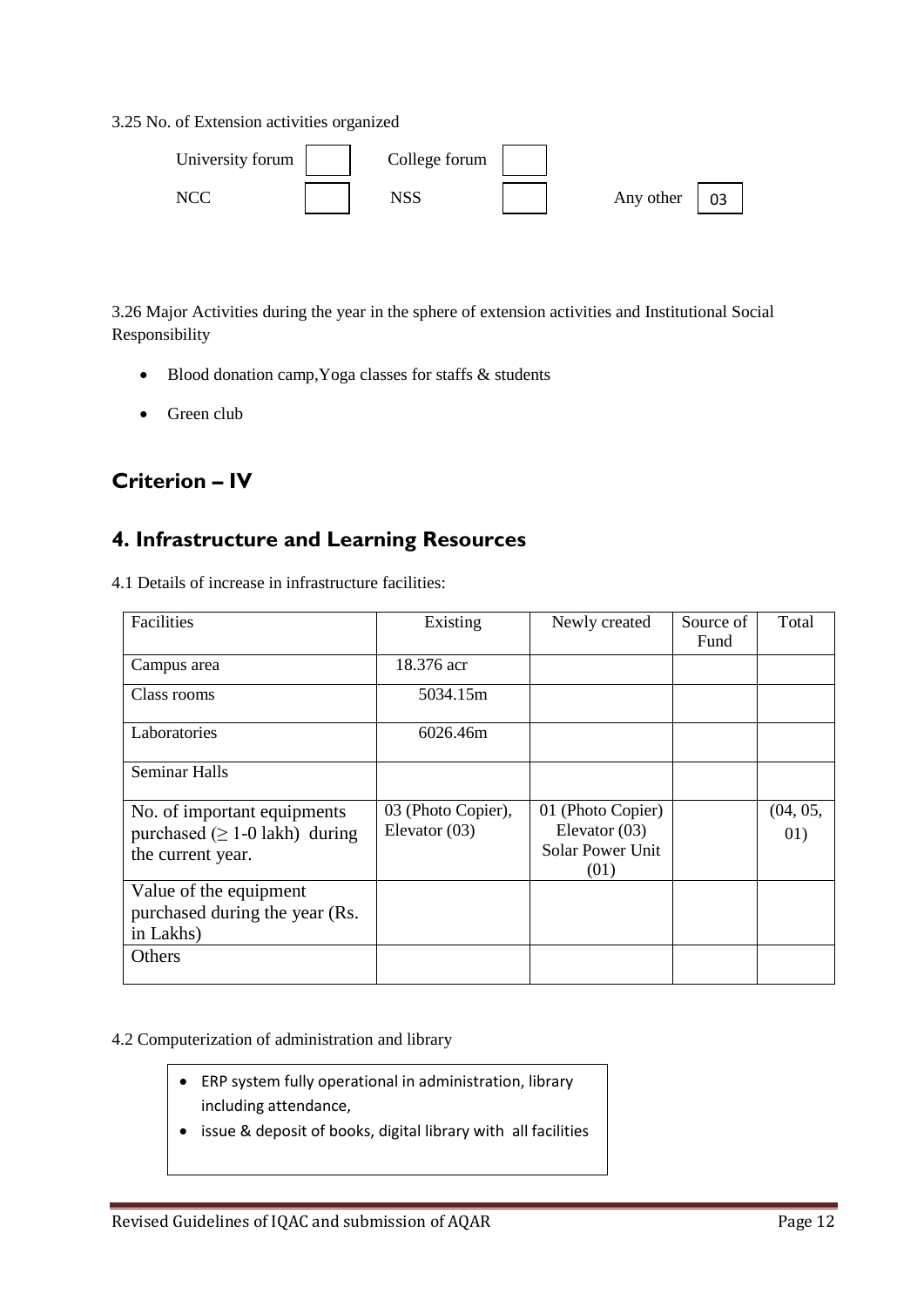#### 4.3 Library services:

|                          | Existing |         |                | Newly added | Total |         |
|--------------------------|----------|---------|----------------|-------------|-------|---------|
|                          | No.      | Value   | No.            | Value       | No.   | Value   |
| <b>Text Books</b>        | 801      | 270525  | 443            | 167056      | 1244  | 437581  |
| Reference Books          | 289      | 99348   | 131            | 121807      | 420   | 221155  |
| e-Books                  |          |         |                |             |       |         |
| Journals                 | 140      | 138145  | 78             | 78418       | 218   | 216563  |
| e-Journals               | 3        | 1589964 | $\overline{2}$ | 1278353     | 5     | 2868317 |
| <b>Digital Database</b>  |          |         |                |             |       |         |
| CD & Video               | 100      |         | 50             |             | 150   |         |
| Others (specify)journals |          |         | 119            | 31835       |       |         |

4.4 Technology up gradation (overall)

|          | Total<br>Computers | Computer<br>Labs | Internet | <b>Browsing</b><br>Centres | Computer<br>Centres | Office | Depart-<br>ments | Others |
|----------|--------------------|------------------|----------|----------------------------|---------------------|--------|------------------|--------|
| Existing | 791                | 428              | 54       |                            |                     | 54     | 245              |        |
| Added    |                    |                  | 0        |                            |                     | 0      | 0                |        |
| Total    | 791                | 428              | 54       |                            |                     | 54     | 245              |        |

4.5 Computer, Internet access, training to teachers and students and any other programme for technology upgradation (Networking, e-Governance etc.)

 $\mathsf{r}$ 

٦

- Internet access to all staffs & students
- training for Fics & all other Hods regularly for technology
- 4.6 Amount spent on maintenance in lakhs :

upgradation in the control of

| <b>ICT</b><br>$\rm i)$                   | 1303427  |
|------------------------------------------|----------|
| ii) Campus Infrastructure and facilities | 9786141  |
| iii) Equipments                          | 2413783  |
| iv) Others                               | 2123558  |
|                                          |          |
| Total:                                   | 15626909 |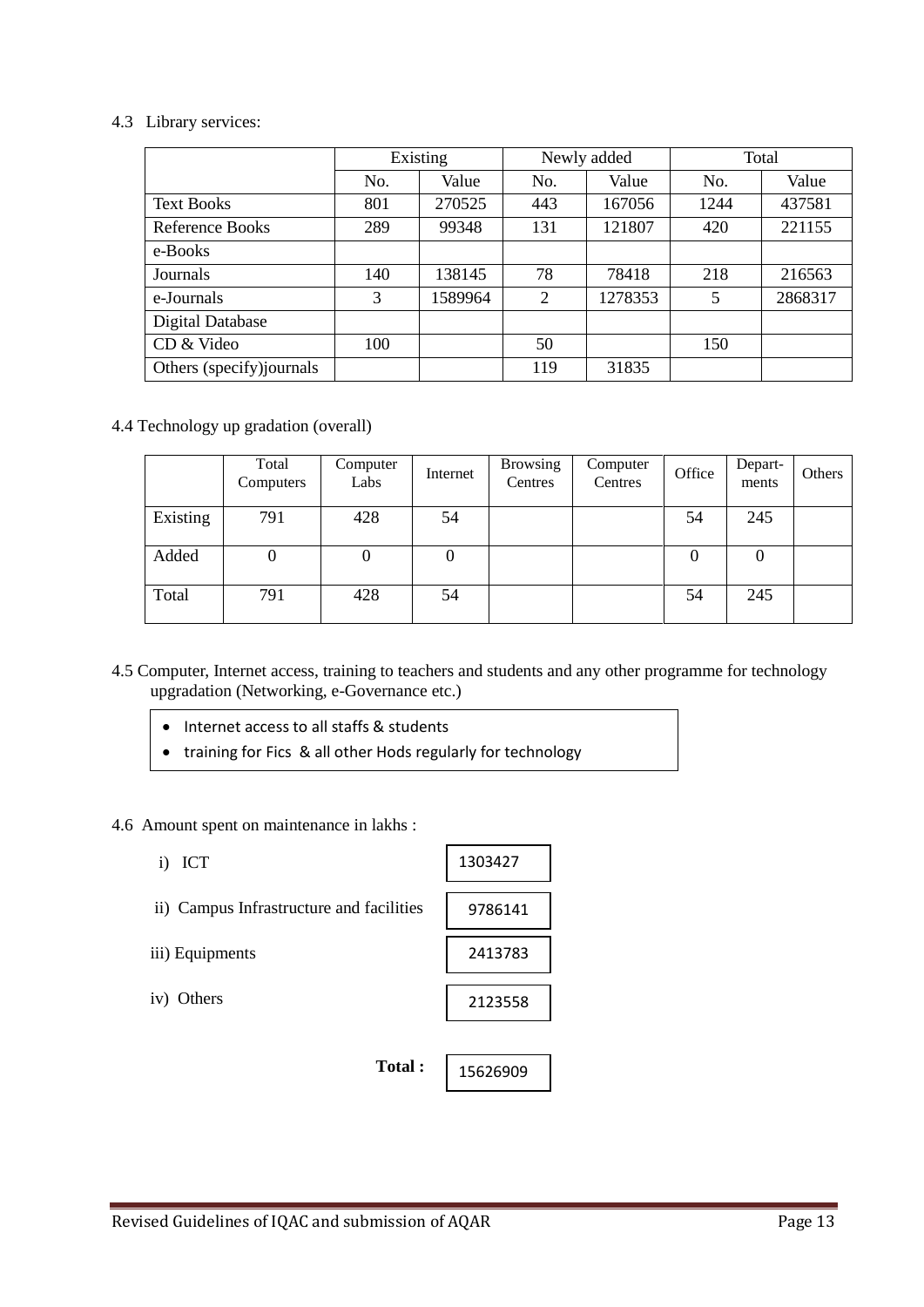### **Criterion – V 5. Student Support and Progression**

5.1 Contribution of IQAC in enhancing awareness about Student Support Services

- IQAC monitors functioning of each cell related to student activities & facilities in its regular meetings,
- Takes stock of the detailed facilities provided & methods to improve them.

5.2 Efforts made by the institution for tracking the progression

- Each student facility cell is headed by a senior faculty,
- action initiated, suggestions made are discussed in regular executive & academic council meetings

5.3 (a) Total Number of students (b) No. of students outside the state (c) No. of international students Men Women UG PG Ph. D. Others 2011 20  $\text{No} \mid \% \mid$ 129

| Last Year |  |  |  |                                                                    | This Year |  |  |  |  |                                                              |       |
|-----------|--|--|--|--------------------------------------------------------------------|-----------|--|--|--|--|--------------------------------------------------------------|-------|
| General   |  |  |  | $\vert$ SC $\vert$ ST $\vert$ OBC $\vert$ Physically<br>Challenged |           |  |  |  |  | Total   General   SC   ST   OBC   Physically  <br>Challenged | Total |
|           |  |  |  |                                                                    |           |  |  |  |  |                                                              |       |

Demand ratio Dropout %

5.4 Details of student support mechanism for coaching for competitive examinations (If any)

- Pre placement training for  $5<sup>th</sup>$  semester students,
- GATE preparatory classes for students/ soft skill courses

No. of students beneficiaries

685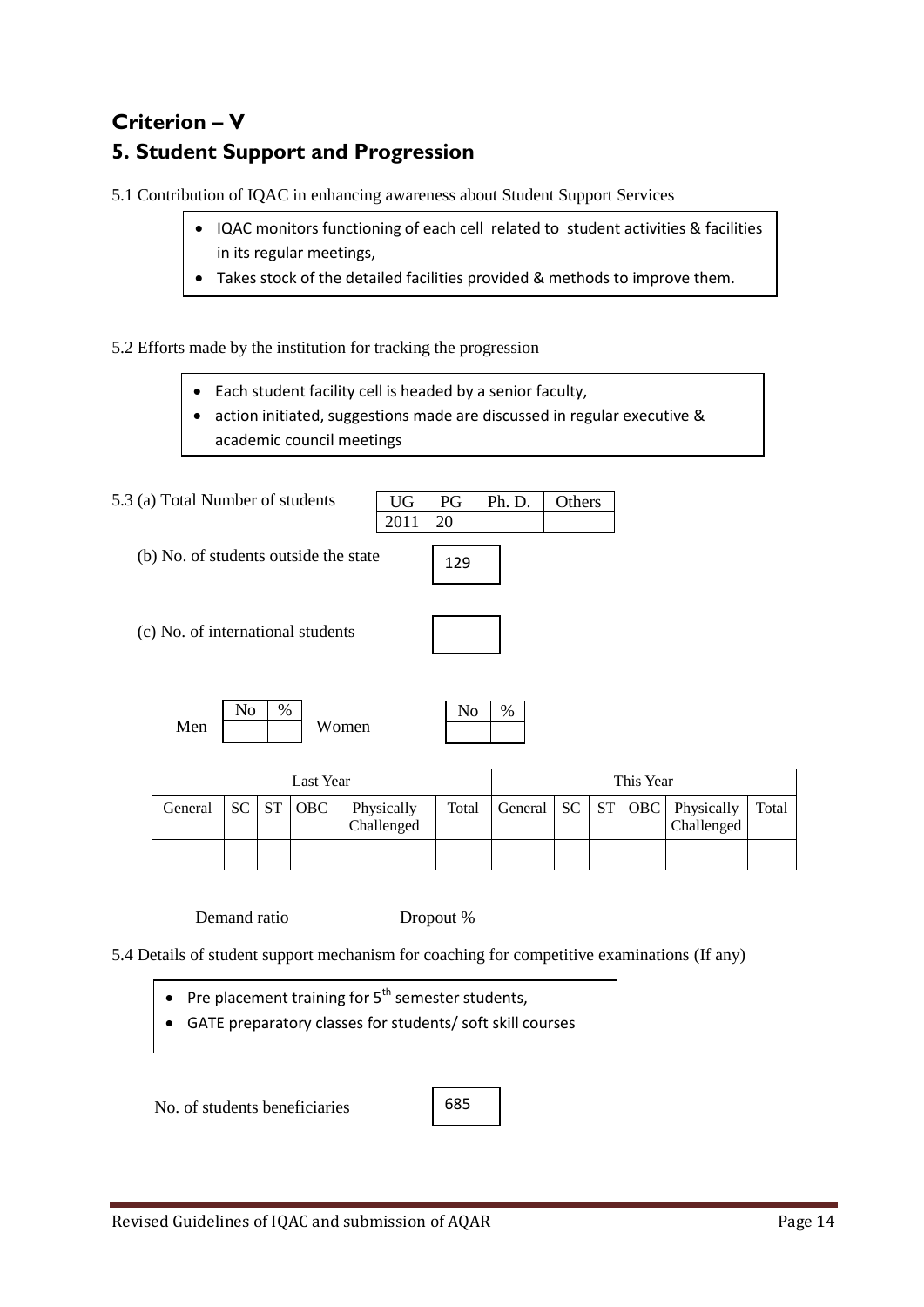#### 5.5 No. of students qualified in these examinations



5.6 Details of student counselling and career guidance

- Campus connect programme,
- industry interface,
- pre placement classes
- Skill Development courses
- Industrial tour including internship

No. of students benefitted

685

#### 5.7 Details of campus placement

|                                       | <b>Off Campus</b>                  |                                     |                           |
|---------------------------------------|------------------------------------|-------------------------------------|---------------------------|
| Number of<br>Organizations<br>Visited | Number of Students<br>Participated | Number of<br><b>Students Placed</b> | Number of Students Placed |
|                                       | 625                                | 493                                 |                           |

#### 5.8 Details of gender sensitization programmes

- Programmes on girl education,
- women empowerment

#### 5.9 Students Activities

#### 5.9.1 No. of students participated in Sports, Games and other events

|       | State/ University level                                                 | 52 | National level | 01 | International level |  |
|-------|-------------------------------------------------------------------------|----|----------------|----|---------------------|--|
|       | No. of students participated in cultural events                         |    |                |    |                     |  |
|       | State/ University level                                                 | 03 | National level |    | International level |  |
| 5.9.2 | No. of medals /awards won by students in Sports, Games and other events |    |                |    |                     |  |
|       | Sports: State/University level                                          | 12 | National level |    | International level |  |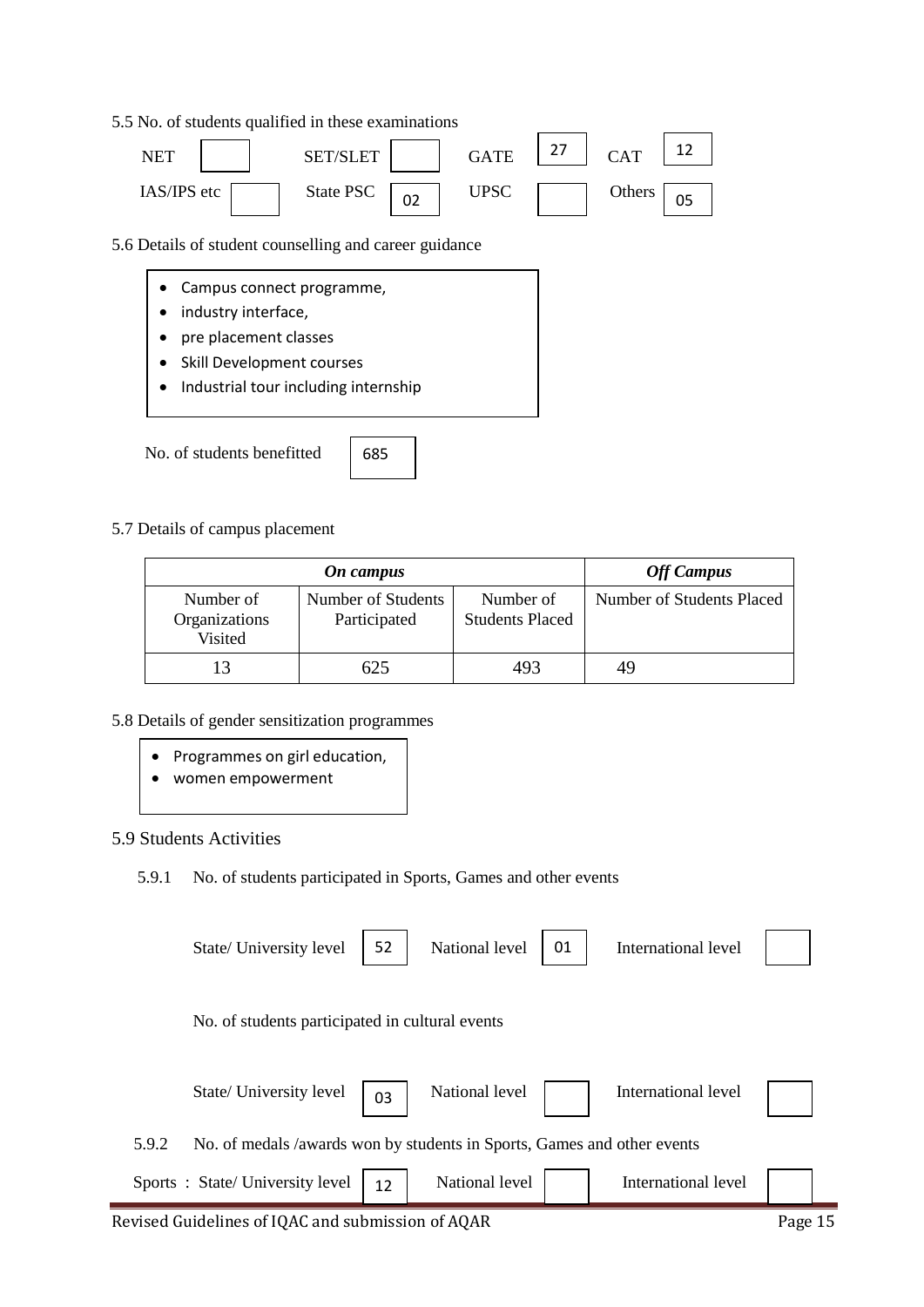| Cultural: State/ University level | National level | International level |  |
|-----------------------------------|----------------|---------------------|--|
|-----------------------------------|----------------|---------------------|--|

#### 5.10 Scholarships and Financial Support

|                                                                                    | Number of<br>students | Amount  |
|------------------------------------------------------------------------------------|-----------------------|---------|
| Financial support from institution                                                 | 12                    | 144000  |
| Financial support from government                                                  | 633                   | 8460950 |
| Financial support from other sources                                               |                       |         |
| received<br>Number<br>of<br>students<br>who<br>International/National recognitions |                       |         |

5.11 Student organised / initiatives

| : State/ University level<br>Fairs                              | 03 | National level |  | International level |
|-----------------------------------------------------------------|----|----------------|--|---------------------|
| Exhibition: State/ University level                             | 02 | National level |  | International level |
| 03<br>5.12 No. of social initiatives undertaken by the students |    |                |  |                     |
| 5.13 Major grievances of students (if any) redressed:           |    |                |  |                     |

### **Criterion – VI**

### **6. Governance, Leadership and Management**

6.1 State the Vision and Mission of the institution

- To become a centre of excellence in the field of technical education and research.
- To provide the best of technical skills, professional ethics and human values

6.2 Does the Institution has a management Information System

- Yes, participatory administrative structure maintained,
- processed and addressed through ERP

6.3 Quality improvement strategies adopted by the institution for each of the following:

6.3.1 Curriculum Development

Curriculum is designed by the university but suggestions from each department collected and

i<del>intimated and a</del>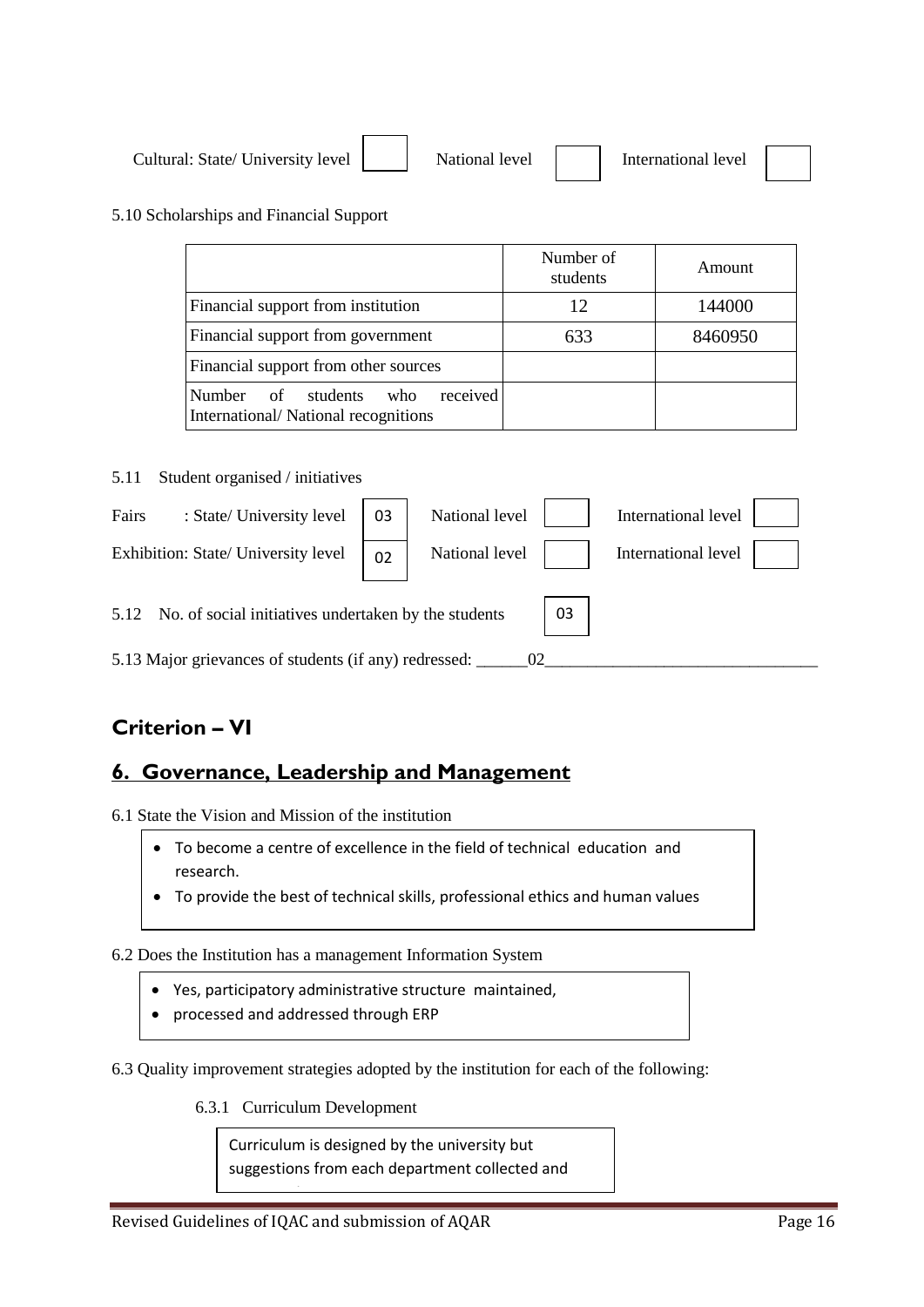#### 6.3.2 Teaching and Learning

- ICT extensively used,
- NPTL used,
- **•** further action taken based on student feedback

#### 6.3.3 Examination and Evaluation

 Continuous internal assessment done as per university norms & result intimated to parents through SMS/ERP

#### 6.3.4 Research and Development

 Research committee moniters research programmes

#### 6.3.5 Library, ICT and physical infrastructure / instrumentation

- Use of ICT in education,
- e-library,
- more budgetary support for maintenance& infrastructure

#### 6.3.6 Human Resource Management

- Welfare schemes for staffs,
- various training programs for staffs

#### 6.3.7 Faculty and Staff recruitment

- Recruitment process through advertisement, scrutiny,
- transparent interview by board
- 6.3.8 Industry Interaction / Collaboration
	- Collaboration with Sankalp semiconductor & Perfectus,
	- USA for technological consultancy

#### 6.3.9 Admission of Students

Admission according to the guidelines of state govt/AICTE/JEE(Main)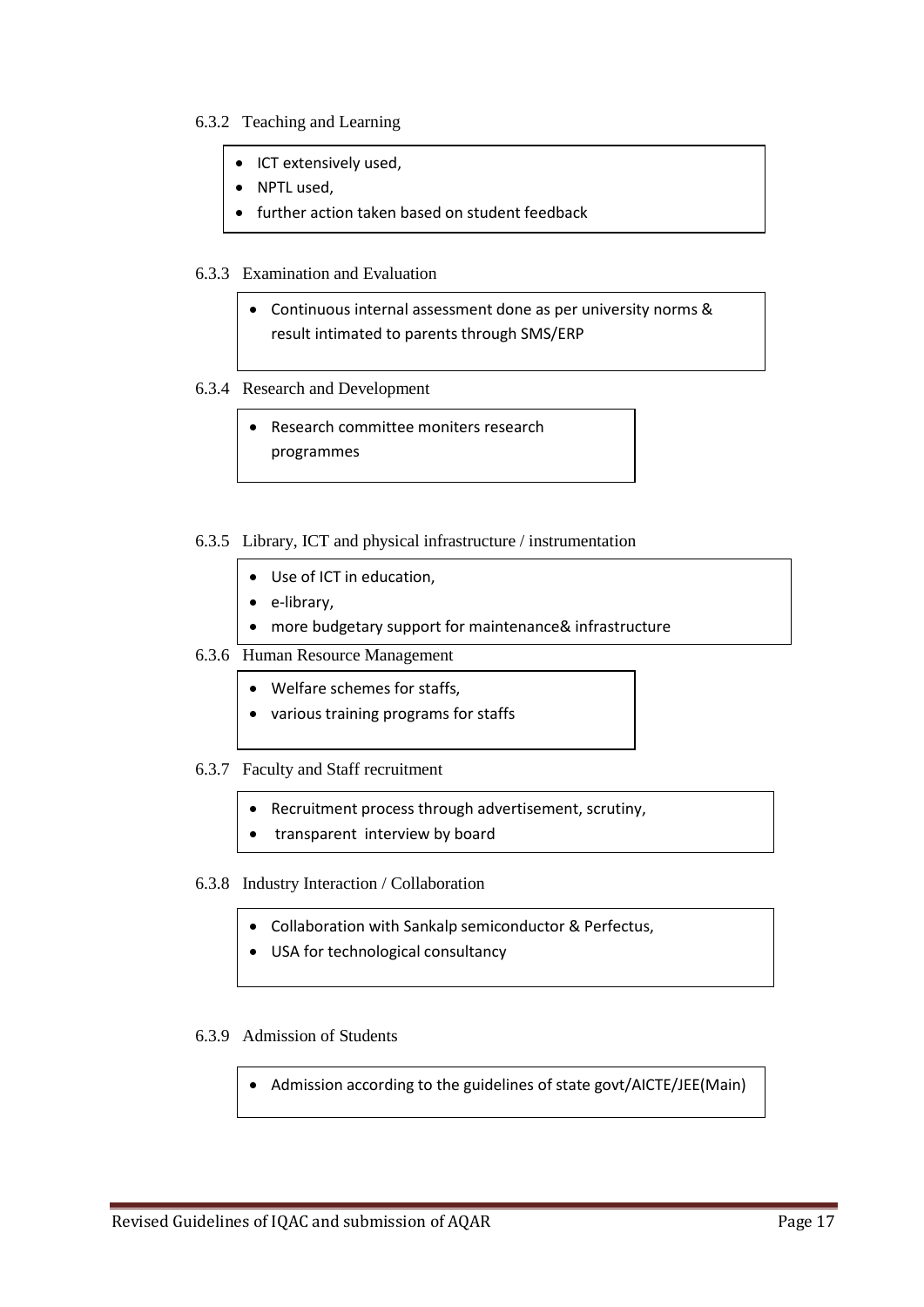|  | 6.4 Welfare schemes for |  |
|--|-------------------------|--|
|  |                         |  |

| 6.4 Welfare schemes for                                       |                 |         |                            | EPF, laptop $&$ vehicle   |  |  |  |
|---------------------------------------------------------------|-----------------|---------|----------------------------|---------------------------|--|--|--|
|                                                               |                 |         | scheme                     |                           |  |  |  |
|                                                               | Non teaching    |         | EPF, ESI, Laptop & vehicle |                           |  |  |  |
|                                                               |                 |         | scheme                     |                           |  |  |  |
|                                                               | <b>Students</b> |         |                            | Institutional scholarship |  |  |  |
|                                                               |                 |         |                            |                           |  |  |  |
| 6.5 Total corpus fund generated                               |                 | 6.86 cr |                            |                           |  |  |  |
| No<br>6.6 Whether annual financial audit has been done<br>Yes |                 |         |                            |                           |  |  |  |

6.7 Whether Academic and Administrative Audit (AAA) has been done?

| Audit Type     | External |        | Internal |           |
|----------------|----------|--------|----------|-----------|
|                | Yes/No   | Agency | Yes/No   | Authority |
| Academic       | ves      |        | yes      |           |
| Administrative | ves      |        | yes      |           |

6.8 Does the University/ Autonomous College declares results within 30 days?

| For UG Programmes | Yes. |  | $\overline{\phantom{a}}$ No |
|-------------------|------|--|-----------------------------|
|-------------------|------|--|-----------------------------|

For PG Programmes Yes

√

6.9 What efforts are made by the University/ Autonomous College for Examination Reforms?

- More transparent & continuous evaluation,
- question bank for students
- E-examination including seating arrangement, online questions, e-evaluation of the answer copies

6.10 What efforts are made by the University to promote autonomy in the affiliated/constituent colleges?

University encourages for autonomy

6.11 Activities and support from the Alumni Association

- Various suggestions from alumni are discussed and actions taken
- Alumni are invited to talk to the students for career guidance

#### 6.12 Activities and support from the Parent – Teacher Association

- Parents meet once in December
- Various issues discussed and implemented involving teachers
- Parents are members of IQAC, Anti-ragging committee
- All parents are invited to various programs such as orientation, annual function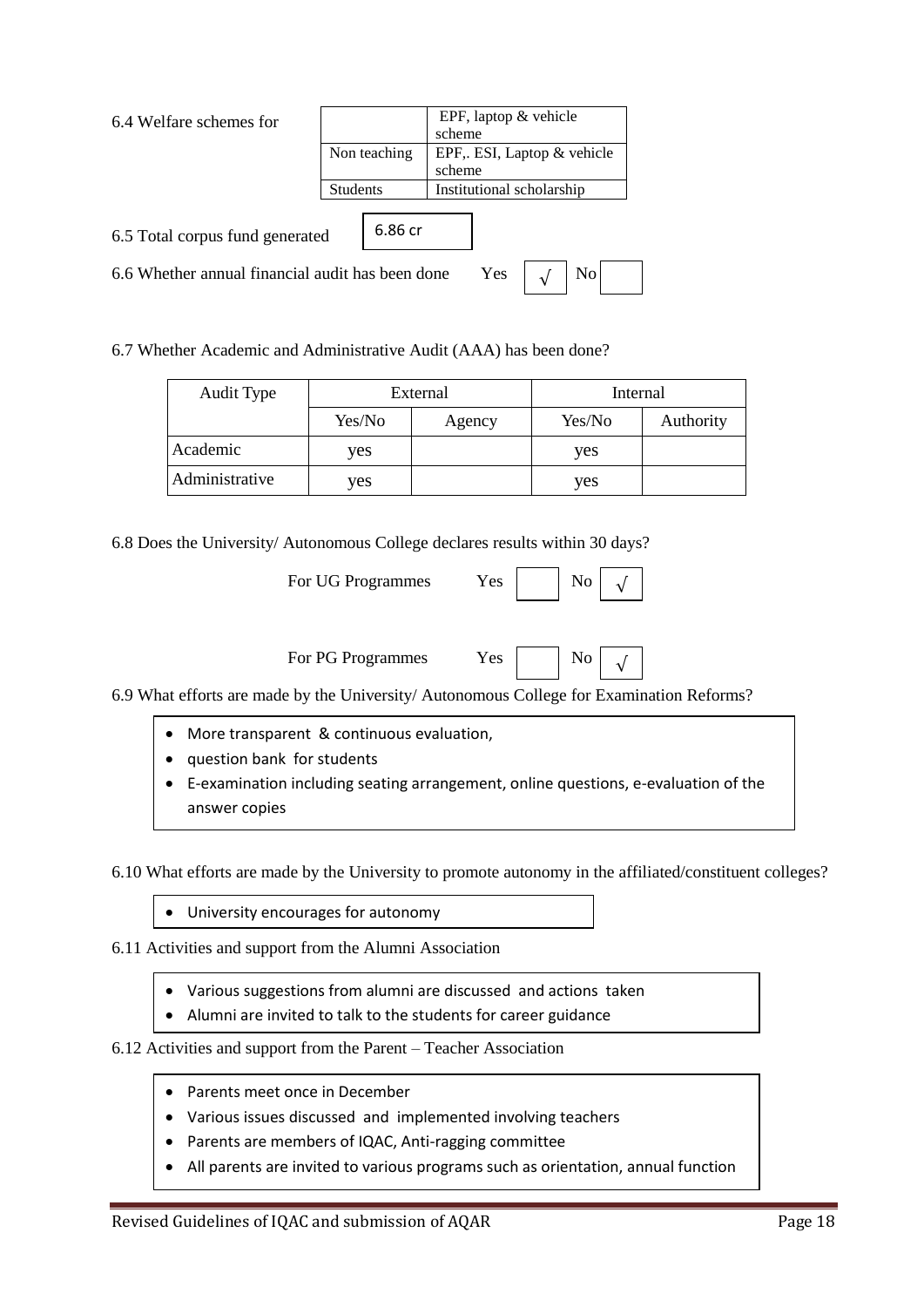- 6.13 Development programmes for support staff
	- Various training programmes are organised.
	- Soft Skill programs organized

6.14 Initiatives taken by the institution to make the campus eco-friendly

Green club established to look at various environmental issues

### **Criterion – VII**

### **7. Innovations and Best Practices**

- 7.1 Innovations introduced during this academic year which have created a positive impact on the functioning of the institution. Give details.
	- Thrust on ICT enabled courses and ITC competency,
	- short term courses for technical skill development
	- Remedial classes for weaker students
- 7.2 Provide the Action Taken Report (ATR) based on the plan of action decided upon at the beginning of the year
	- Successful implementation of various measures is discussed and various follow up actions taken

7.3 Give two Best Practices of the institution *(please see the format in the NAAC Self-study Manuals)*

- Bridge/remedial classes for academically poor ,
- lateral entry and reserved students/ ICT based learning

#### *\*Provide the details in annexure (annexure need to be numbered as i, ii,iii)*

7.4 Contribution to environmental awareness / protection

- **Green club.**
- Environmental awareness programmes

7.5 Whether environmental audit was conducted ? Yes

| ٠٢ |  | ٧O<br><u>та с</u> |
|----|--|-------------------|
|----|--|-------------------|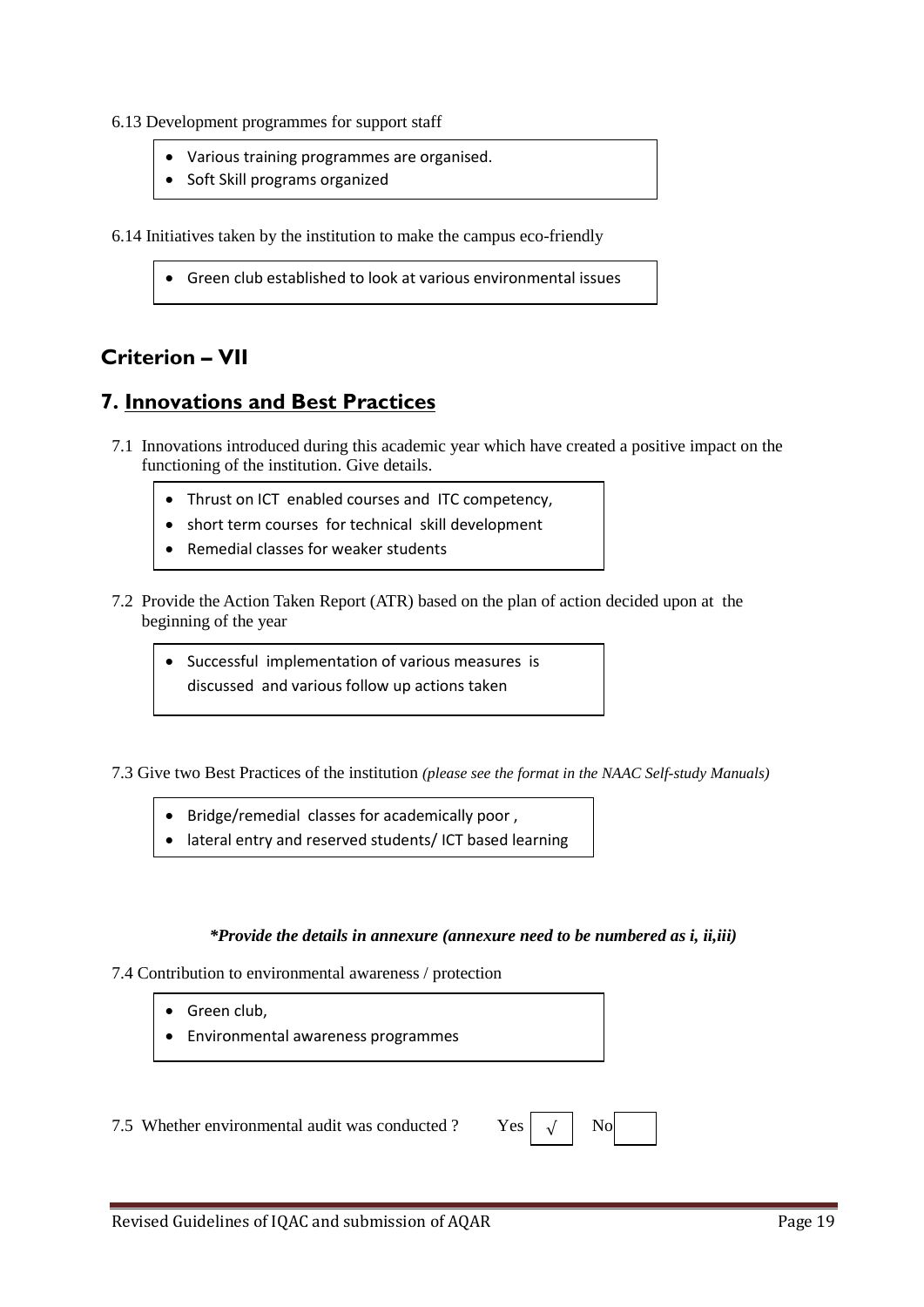7.6 Any other relevant information the institution wishes to add. (for example SWOT Analysis)

- To attract good students,
- more research projects, more industry-academia interactions

#### 8. **Plans of institution for next year**

To achieve academic autonomy

*Name \_\_Dr.Siba Sankar Nayak Name \_Dr.Rabindra Kumar Patnaik \_\_\_\_\_\_\_\_\_\_\_\_\_\_\_\_\_\_\_\_\_\_\_\_\_\_\_\_\_\_\_ \_\_\_\_\_\_\_\_\_\_\_\_\_\_\_\_\_\_\_\_\_\_\_\_\_\_\_\_\_\_\_* 

*Signature of the Coordinator, IQAC Signature of the Chairperson, IQAC*

*\_\_\_\_\_\_\_\*\*\*\_\_\_\_\_\_\_*